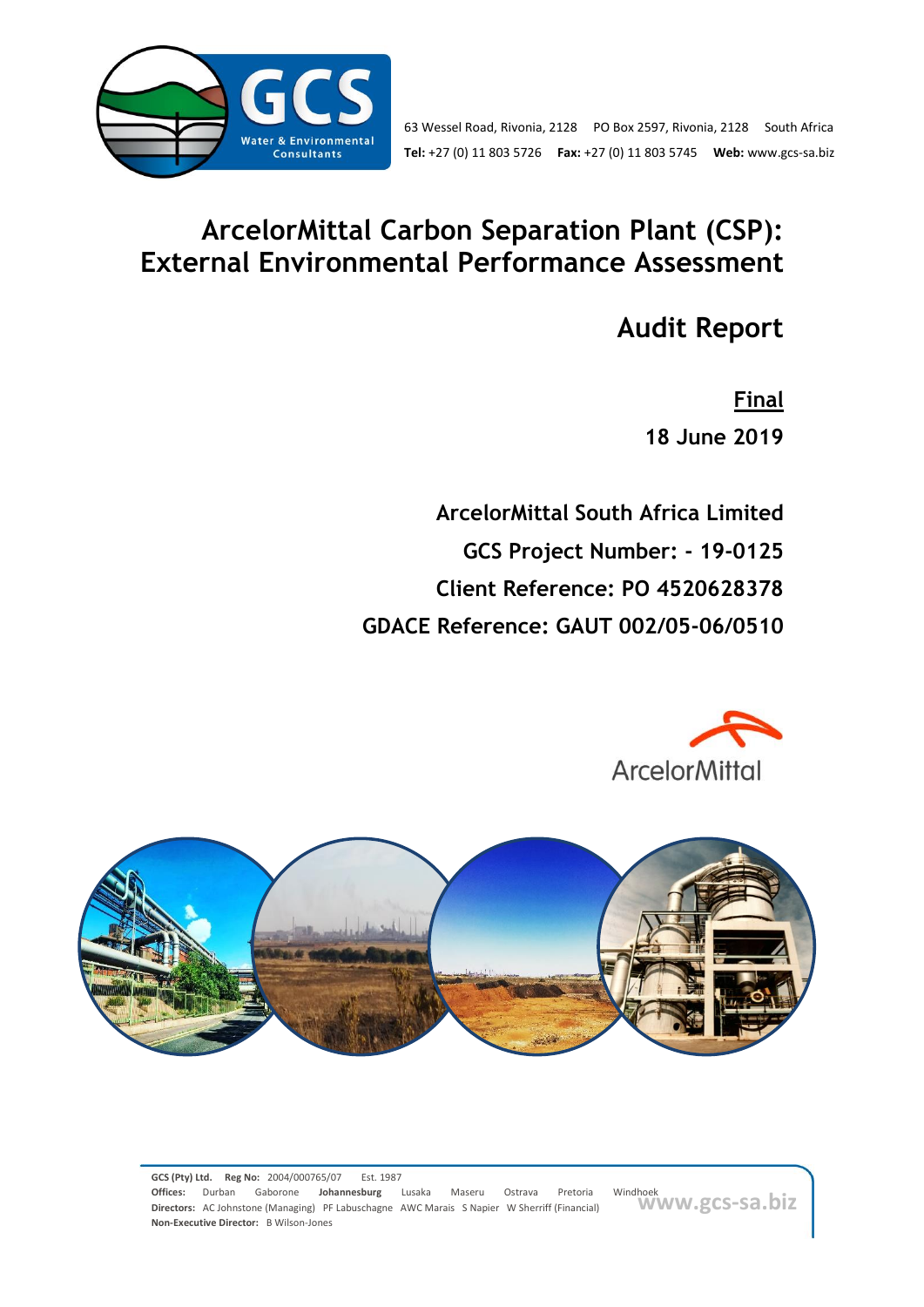#### **ArcelorMittal - External Environmental Performance Assessment – Audit Report**

#### **Final**



#### **18 June 2019**

#### ArcelorMittal South Africa Limited

#### 19-0125

# DOCUMENT ISSUE STATUS

| <b>Report Issue</b>         | <b>Final</b>                                                                           |  |              |  |
|-----------------------------|----------------------------------------------------------------------------------------|--|--------------|--|
| <b>GCS Reference Number</b> | 19-0125                                                                                |  |              |  |
| <b>Client Reference</b>     | PO 4520628378                                                                          |  |              |  |
| <b>Title</b>                | ArcelorMittal - External Environmental Performance Assessment -<br><b>Audit Report</b> |  |              |  |
|                             | <b>Name</b><br>Signature<br>Date                                                       |  |              |  |
| Author                      | Elizabeth Mosepele                                                                     |  | 18 June 2019 |  |
| <b>Document Reviewer</b>    | <b>Fatima Matlou</b>                                                                   |  | 18 June 2019 |  |

#### **LEGAL NOTICE**

This report or any proportion thereof and any associated documentation remain the property of GCS until the mandator effects payment of all fees and disbursements due to GCS in terms of the GCS Conditions of Contract and Project Acceptance Form. Notwithstanding the aforesaid, any reproduction, duplication, copying, adaptation, editing, change, disclosure, publication, distribution, incorporation, modification, lending, transfer, sending, delivering, serving or broadcasting must be authorised in writing by GCS.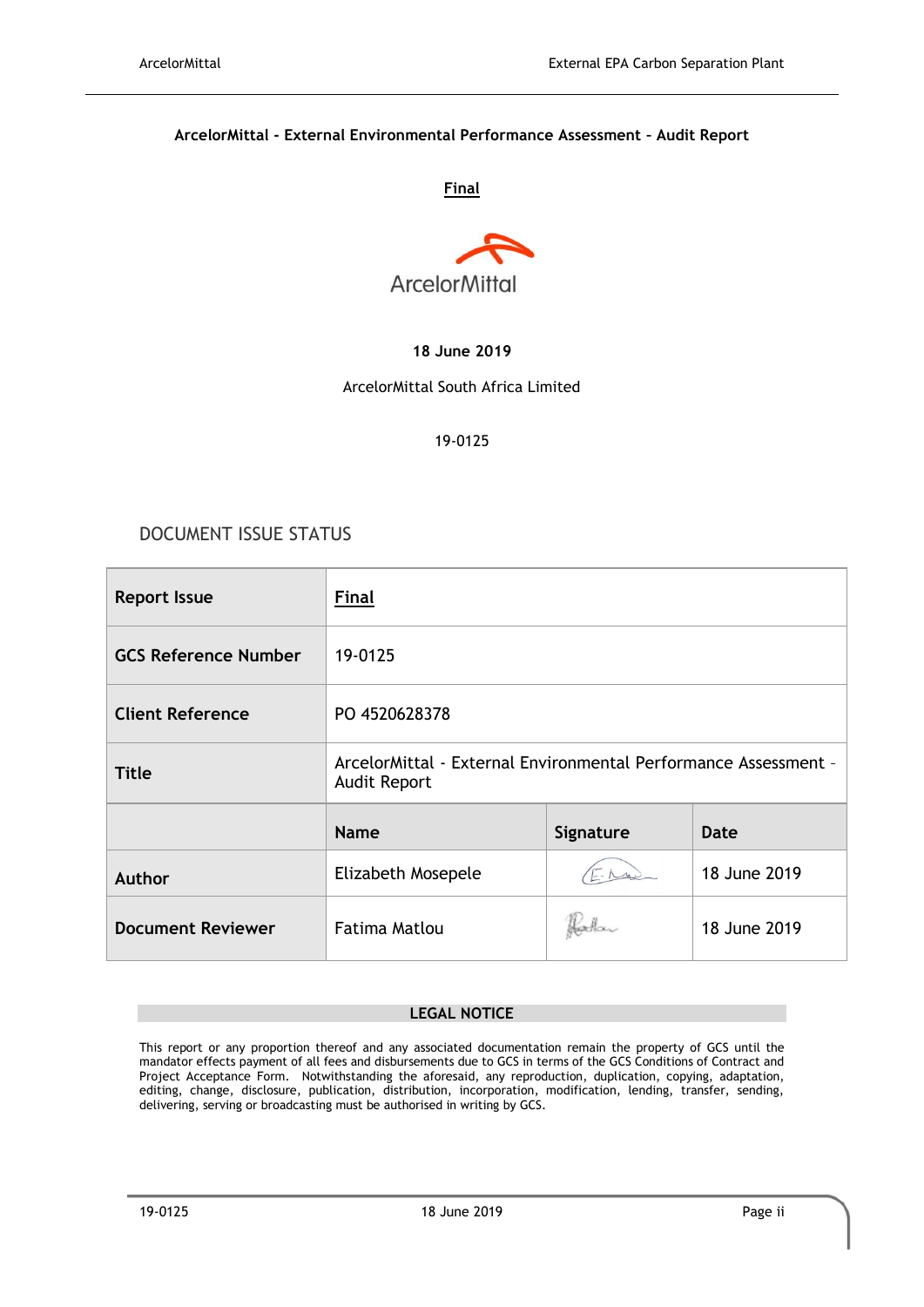# **EXECUTIVE SUMMARY**

ArcelorMittal South Africa (Vanderbijlpark Works) was established in 1942 and commenced production in 1952. ArcelorMittal South Africa Vanderbijlpark Works (Vanderbijlpark Works) is one of the largest steel producers in South Africa. The Vanderbijlpark Works manufacture steel products by charging raw materials such as iron ore, coke and dolomite into blast furnaces to produce liquid iron. The liquid iron is refined in basic oxygen furnaces to produce liquid steel. The liquid steel is further processed into various rolled and coated steel products.

A Record of Decision (RoD) was issued to ArcelorMittal for the installation and operation of a Carbon Separation Plant (CSP) (RoD number: GAUT 002/05-06/0510) in terms of Regulations 1182 and 1183 and promulgated under Section 22 of the Environmental Conservation Act, 1989 (Act No. 73 of 1989) (ECA). The RoD was issued by the Gauteng Department of Agriculture, Conservation and Environmental (GDACE) in 2006.

It should be noted that the CSP is currently not in operation as the market for the carbon rich material no longer exists. The facility is investigating the possibility of selling the dolochar waste without beneficiation as there is a potential market for this material. In the event that the CSP will no longer be required, ArcelorMittal should investigate the decommissioning or closure of the plant within the legal framework.

GCS Water and Environment (Pty) Ltd. (GCS) was contracted by ArcelorMittal to conduct an independent Environmental Performance Assessment (EPA Audit) for the Vanderbijlpark Works. The EPA Audit was carried out against all conditions included in the RoD.

Accordingly, the following activities were undertaken as part of the EPA Audit:

- Assessment and comparison of the current site activities with those described in the approved RoD;
- Comparison of environmental mitigation measures implemented on site to those required and committed to in terms of the approved RoD in order to assess whether these comply with the management objectives committed to in the RoD;
- Assessment of monitoring requirements to current monitoring practices;
- Assessment of relevant documentation pertaining to various compliance aspects; and
- Identification of current activities and facilities at the Vanderbijlpark Works, which are not specifically included in the approved RoD.

The audit findings, detailed in the report, include practical recommendations whereby the various non-compliance issues can be corrected. All findings were ranked according to the following criteria: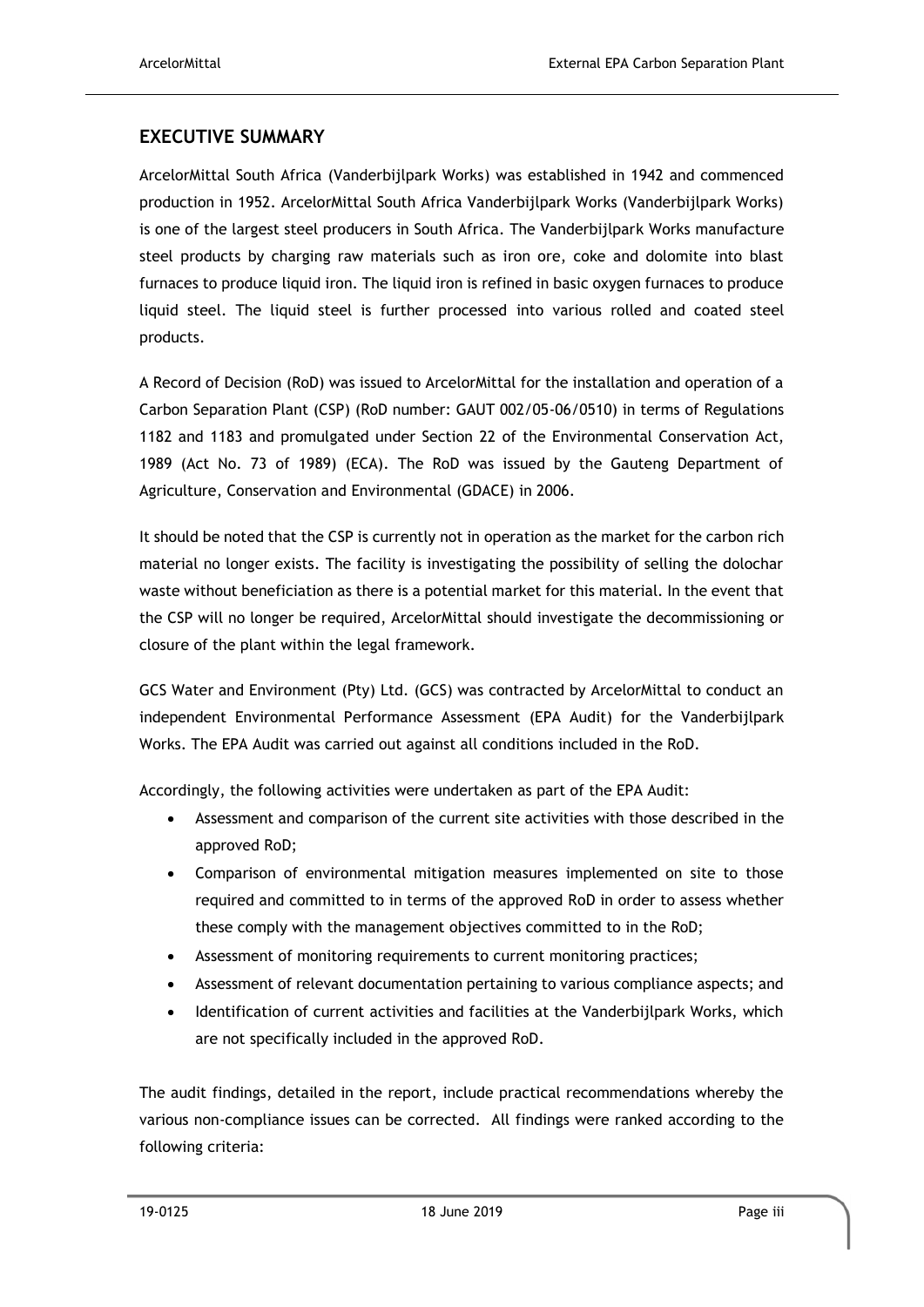- Compliant;
- Minor non-compliance;
- Moderate non-compliance; and
- Major non-compliance.

Currently the overall compliance with the Record of Decision (RoD) (GAUT 002/05-06/0510) is noteworthy. Overall there was zero (0) incident of minor non-compliance, zero (0) incidents of moderate non-compliance, and zero (0) incidents of major non-compliance observed for the audit period. There were no incidents of non-compliances observed. This is a verification that ArcelorMittal takes their compliance to the RoD seriously and the Auditor is satisfied that the conditions of the RoD are being complied with in full.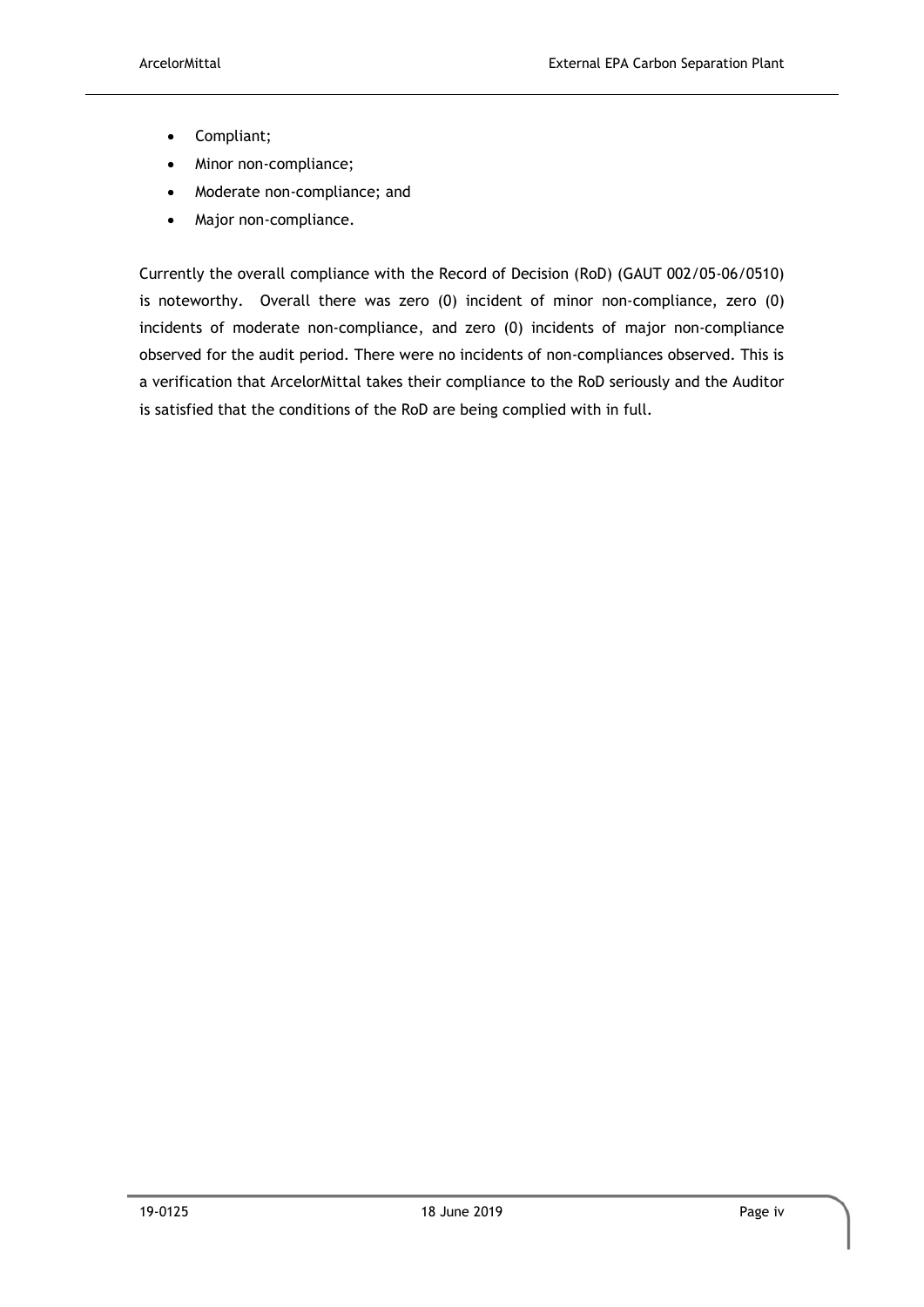# **CONTENTS PAGE**

| 1             |     |  |
|---------------|-----|--|
| $\mathcal{P}$ |     |  |
|               | 2.1 |  |
|               | 2.2 |  |
|               | 2.3 |  |
|               | 2.4 |  |
|               | 2.5 |  |
|               | 2.6 |  |
|               | 2.7 |  |
|               | 2.8 |  |
| 3             |     |  |
|               | 3.1 |  |
|               | 3.2 |  |
| 4             |     |  |
| 5.            |     |  |
| 6             |     |  |

# **LIST OF FIGURES**

# **LIST OF TABLES**

| Table 5.1: Scoring Results of the EPA Audit in respect of conditions of the CSP RoD (audit undertaken |  |
|-------------------------------------------------------------------------------------------------------|--|
|                                                                                                       |  |

# **LIST OF APPENDICES**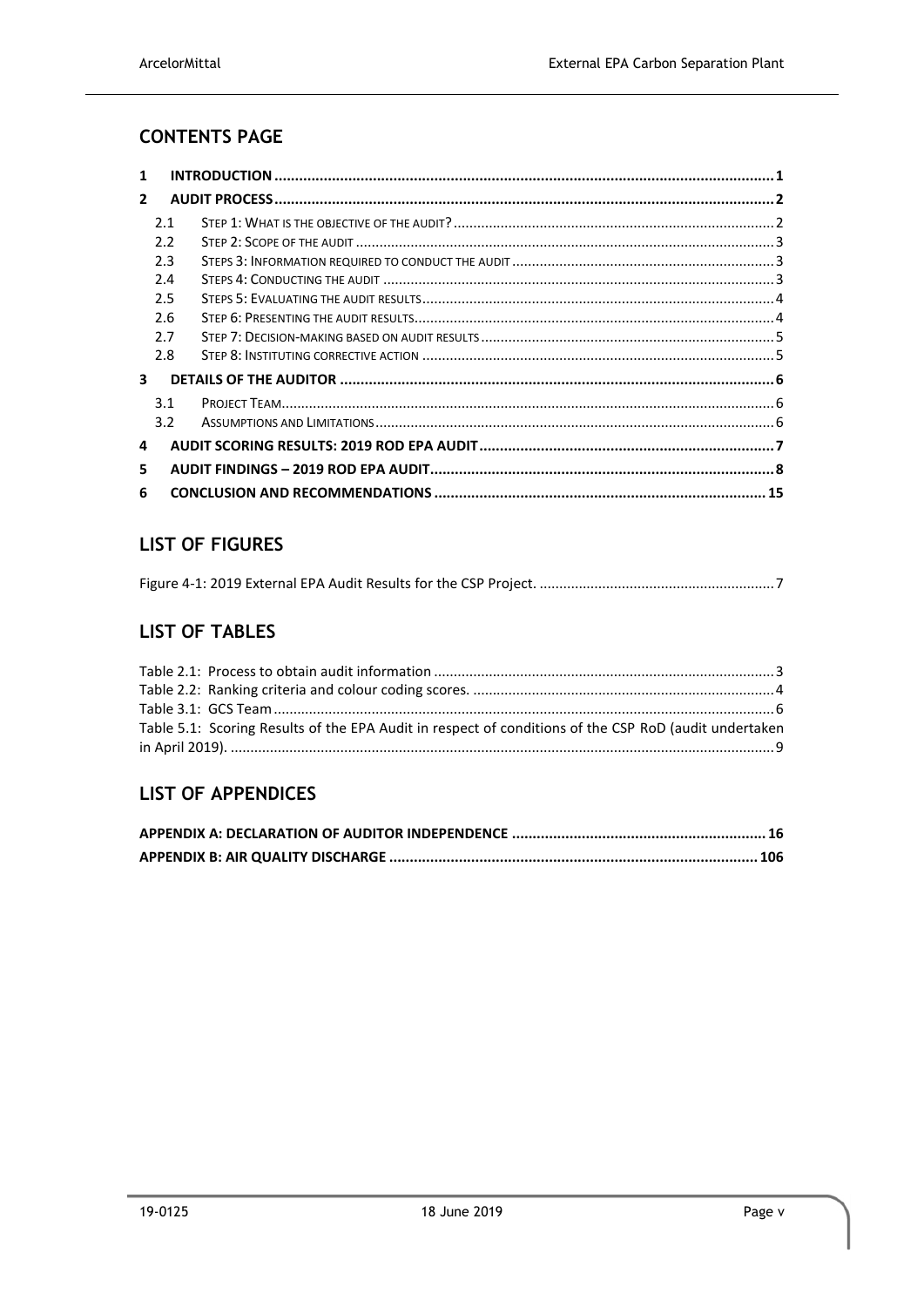# <span id="page-5-0"></span>**1 INTRODUCTION**

ArcelorMittal South Africa (ArcelorMittal) Vanderbijlpark Works was established in 1942 and commenced production in 1952. ArcelorMittal South Africa Vanderbijlpark Works is one of the largest steel producers in South Africa. The Vanderbijlpark Works manufacture steel products by charging raw materials such as iron ore, coke and dolomite into blast furnaces to produce liquid iron. The liquid iron is refined in basic oxygen furnaces to produce liquid steel. The liquid steel is further processed into various rolled and coated steel products.

A Record of Decision (RoD) was issued to ArcelorMittal for the installation and operation of a carbon separation plant (CSP) (RoD number: GAUT 002/05-06/0510) in terms of Regulations 1182 and 1183 and promulgated under Section 22 of the Environmental Conservation Act, 1989 (Act No. 73 of 1989) (ECA). The RoD was issued by the Gauteng Department of Agriculture, Conservation and Environmental (GDACE) in 2006.

The following conditions are requirements of the RoD in terms of the ECA as issued by the GDACE:

Condition 3.4 C of the RoD: An annual Environmental Performance Audit conducted by an independent, accredited auditor must be submitted to the Department on request, the first audit being due 12 (twelve) months after commissioning of the CSP project, and every 12 (twelve) months thereafter.

The CSP is currently not in operation as the market for the carbon rich material no longer exists. The facility is investigating the possibility of selling the dolochar waste without beneficiation as there is a potential market for this material. In the event that the CSP will no longer be required, ArcelorMittal should investigate the decommissioning or closure of the plant within the legal framework.

GCS Water and Environment (Pty) Ltd. (GCS) was contracted by ArcelorMittal to conduct an independent Environmental Performance Assessment (EPA) Audit for the Vanderbijlpark Works. The EPA audit was carried out against all conditions included in the RoD and the audit assessment was undertaken by Ms. Fatima Matlou who has experience in mining and industrial projects; and Ms Elizabeth Mosepele an Environmental intern, both from GCS.

A one (1) day site visit was undertaken at the Vanderbijlpark Works site on the 11 April 2019. The site visit was initiated with a project kick-off meeting during which GCS met with Ms. Ilze Broekman, ArcelorMittal's' Environmental Control Officer (ECO) for this project. Following the kick-off meeting, a comprehensive review of the RoD documentation and associated checklists was undertaken. This assessment monitored compliance in terms of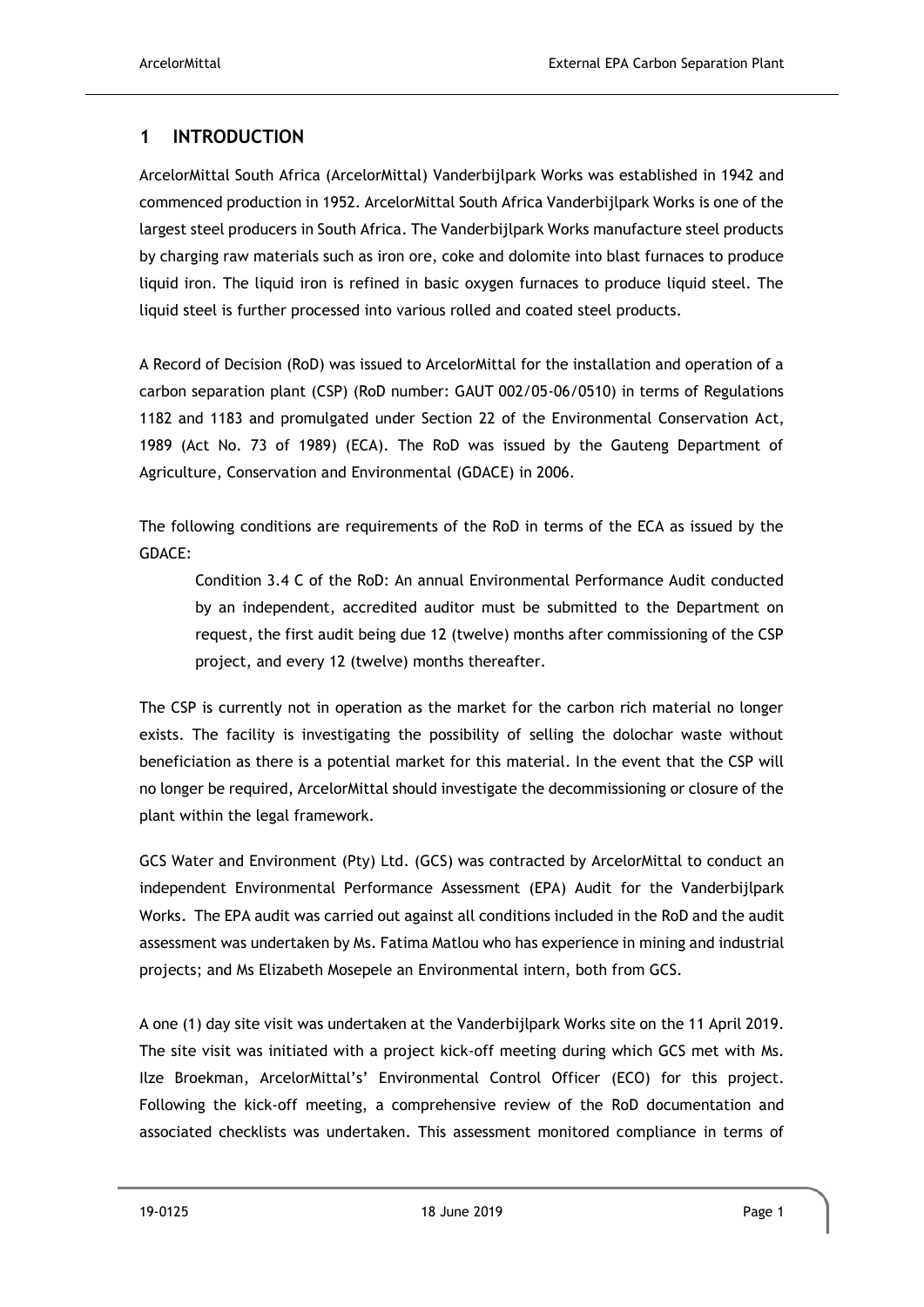document control, systems and procedures. Following the checklist audit and documentation review.

Accordingly, the following activities were undertaken as part of the EPA Audit:

- Assessment and comparison of the current site activities with those described in the approved RoD;
- Comparison of environmental mitigation measures implemented on site to those required and committed to in terms of the approved RoD in order to assess whether these comply with the management objectives committed to in the RoD;
- Assessment of monitoring requirements to current monitoring practices;
- Assessment of relevant documentation pertaining to various compliance aspects; and
- Identification of current activities and facilities at the Vanderbijlpark Works, which are not specifically included in the approved RoD.

# <span id="page-6-0"></span>**2 AUDIT PROCESS**

The following steps formed the basis of the EPA Audit.

## <span id="page-6-1"></span>**2.1 Step 1: What is the objective of the audit?**

The objectives of any audit should be clearly defined and settled before either an internal or external audit begins. The setting of objectives is important, as it is against these objectives that ArcelorMittal will be reviewed and expected to improve.

The following objectives formed the basis for the EPA Audit:

- Ensuring legal compliance in terms of the approved RoD;
- Checking that the environmental management tools to achieve compliance are used correctly and efficiently;
- To check whether the environmental management tools are effectively fulfilling their intended purpose of environmental compliance;
- Ensuring environmental performance on a continuous basis, i.e. throughout the life cycle of the Vanderbijlpark Works site;
- Reducing environmental liability;
- To facilitate the transference of information or best practice between operating units;
- To increase environmental awareness among the employees; and
- To track the environmental accountability of managers.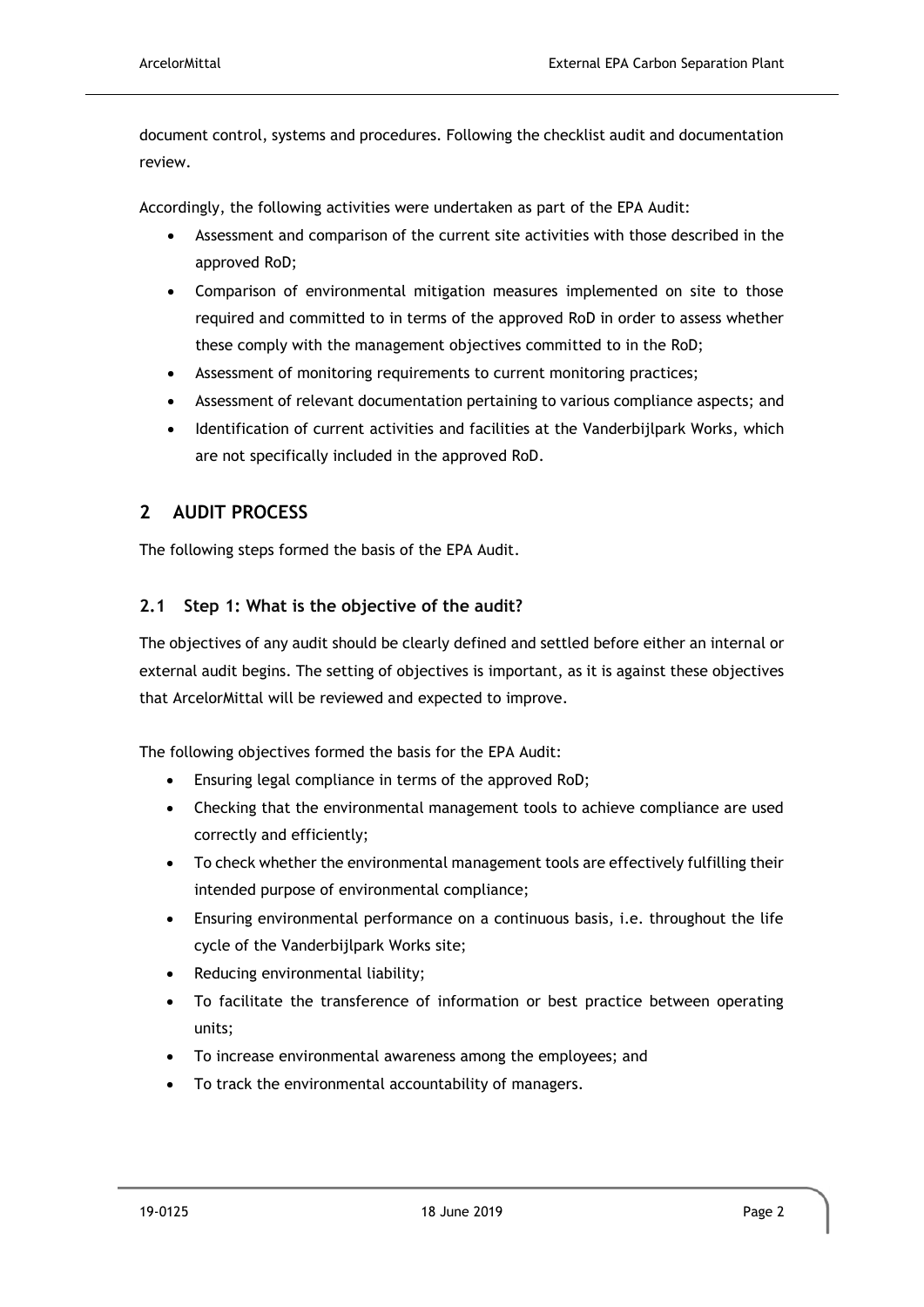## <span id="page-7-0"></span>**2.2 Step 2: Scope of the audit**

The conditions of the RoD stipulate that regular performance assessments need to be undertaken to ensure compliance with the prescribed conditions as contained in the said documents. Furthermore, Condition 3.4 C of the RoD: An annual Environmental Performance Audit conducted by an independent, accredited auditor must be submitted to the Department on request, the first audit being due 12 (twelve) months after commissioning of the CSP project, and every 12 (twelve) months thereafter.

This EPA Audit is taken to mean a regular, systematic, documented verification of whether ArcelorMittal is in compliance with the conditions of the approved RoD; the provisions of the ECA and the National Environmental Management Act, 1998 (Act No. 107 of 1998) (NEMA), which superseded the ECA; and whether environmental performance objectives and targets are being met.

## <span id="page-7-1"></span>**2.3 Steps 3: Information required to conduct the audit**

[Table 2.1](#page-7-3) sets out the procedures that were used to obtain the audit information.

| <b>ACTION</b>      | <b>DESCRIPTION</b>                                                              |  |
|--------------------|---------------------------------------------------------------------------------|--|
| Inspection         | Inspection consists of examining records and documents. Inspection of records   |  |
|                    | and documents provides audit evidence of varying degrees of reliability         |  |
|                    | depending on their nature and source and the effectiveness of internal controls |  |
|                    | over their processing.                                                          |  |
| <b>Observation</b> | Observation consists of on-site observation of the activities being conducted   |  |
|                    | on site.                                                                        |  |
| <b>Enquiry</b>     | Enquiry consists of seeking information of knowledgeable persons inside the     |  |
|                    | organisation.                                                                   |  |
| Confirmation       | Confirmation consists of making enguiries to corroborate information            |  |
|                    | contained in the RoD.                                                           |  |
| Computation        | Computation consists of checking the accuracy of source documents and the       |  |
|                    | site's records or performing independent checks of information relating to      |  |
|                    | environmental aspects and impacts.                                              |  |

<span id="page-7-3"></span>**Table 2.1: Process to obtain audit information**

# <span id="page-7-2"></span>**2.4 Steps 4: Conducting the audit**

The audit consisted of comparing the information gathered during on-site interviews, from reports as well as assessing on-site activities with the conditions of the RoD. A checklist was developed based on the RoD conditions and used as an auditing tool to establish the audit results.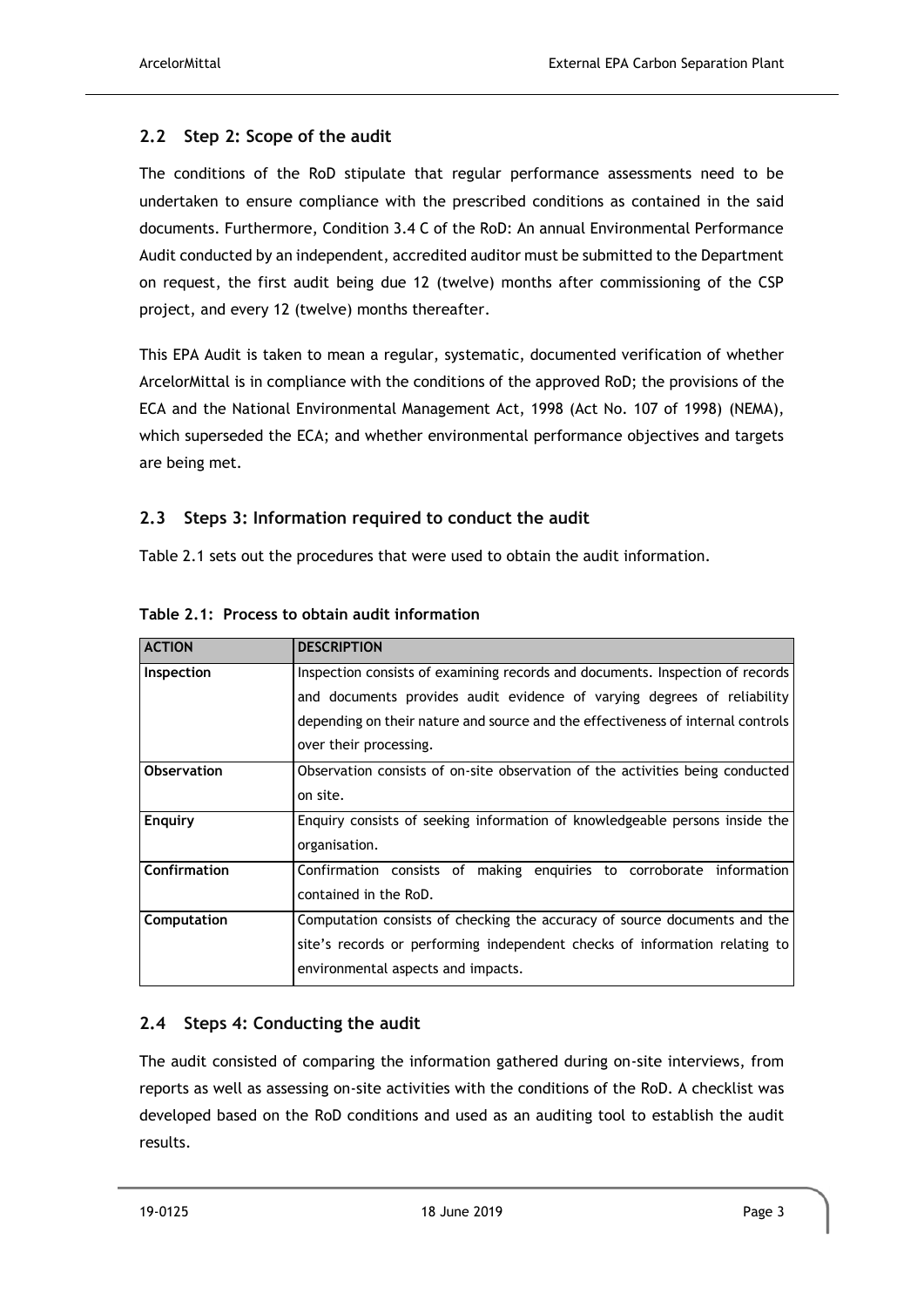## <span id="page-8-0"></span>**2.5 Steps 5: Evaluating the audit results**

The results of the audit are presented and the auditor assesses the final compliance in relation to the realistic representation of on-site activities; taking into account South African Environmental Legislation. Through such an assessment, the auditor should determine whether the final compliance is a true representation of on-site activities and a final recommendation should be made regarding actual compliance.

## <span id="page-8-1"></span>**2.6 Step 6: Presenting the audit results**

The findings of the Audit are included in **[Table 5.1](#page-13-0)** of this Report. The audit findings also include practical recommendations whereby the various non-compliance issues can be corrected.

All findings were ranked according to the criteria indicated in **[Table 2.2](#page-8-2)**. The colour coding assigned to the rankings is used to visually indicate areas of compliance, minor noncompliance, moderate non-compliance, and major non-compliance. Furthermore, to indicate which conditions are not applicable to the on-site activities and which are repeat conditions that have already been scored. Each colour coding has a value (score) attached to it.

| <b>RANKING</b>          | <b>SCORE</b> |
|-------------------------|--------------|
| Compliant               |              |
| Minor non-compliance    |              |
| Noted/Not Applicable    |              |
| <b>Repeat Condition</b> |              |
| Moderate non-compliance | - 1          |
| Major non-compliance    |              |

#### <span id="page-8-2"></span>**Table 2.2: Ranking criteria and colour coding scores.**

All findings were ranked according to the following criteria:

#### **Noted/Not-Applicable:**

• The specific condition is not relevant to the current on-site activities.

#### **Repeat Condition:**

• The specific condition is a repeat of a previous condition.

**Compliant:**

• ArcelorMittal complies with the conditions as stated in the RoD.

#### **Non-compliance:**

- **Minor Non-compliance:**
	- Isolated observations demonstrating that full compliance to the environmental requirements on site have not been, or will not be, fully achieved.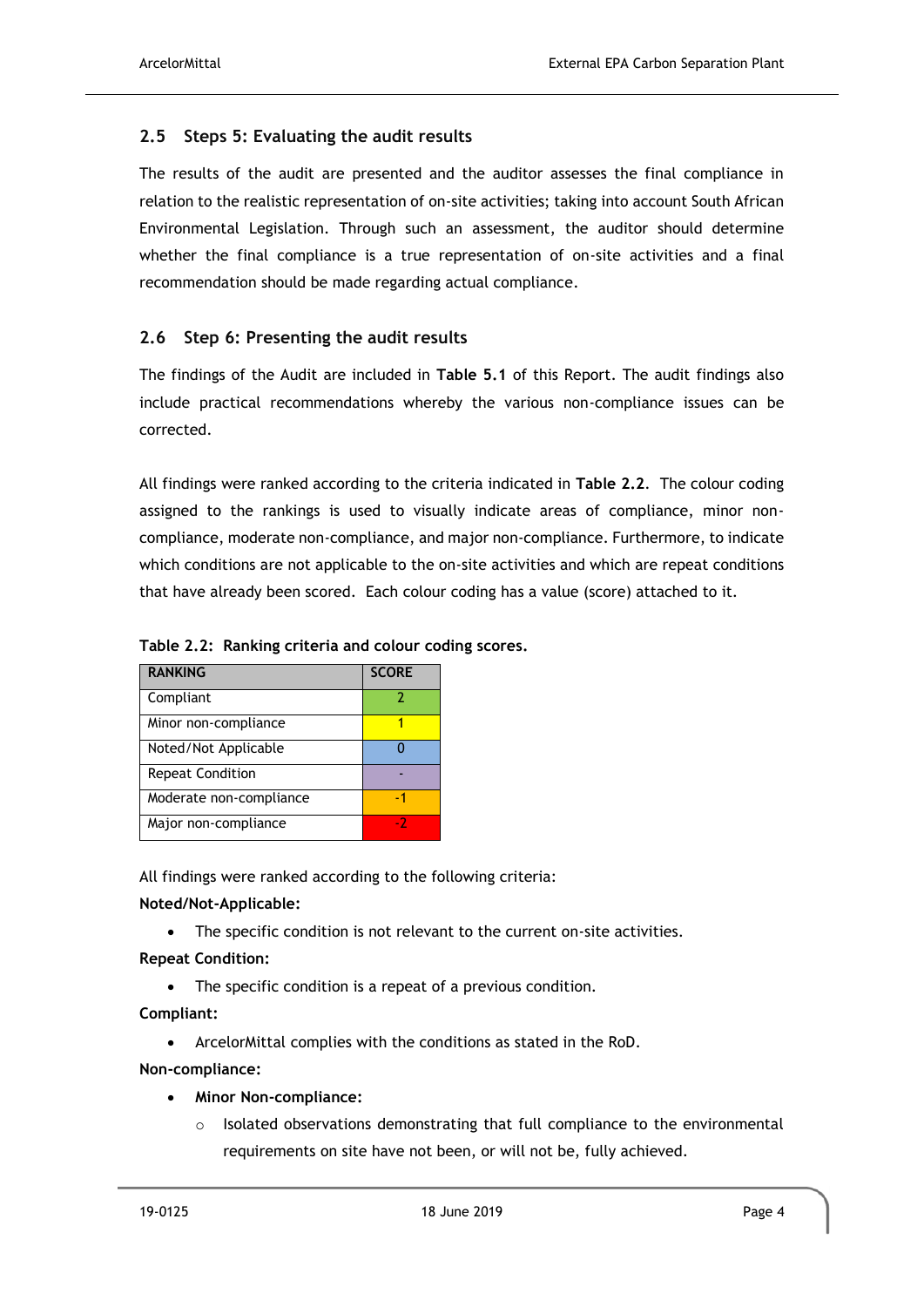- **Moderate Non-compliance:**
	- $\circ$  There is a substantial failure to meet the environmental requirements for the project, there is a possibility of substantial environmental degradation and/or pollution, and/or objective evidence was observed raising doubt as to the integrity of data or records inspected.
- **Major Non-compliance:**
	- There is a critical failure against legal requirements or management response that presents an immediate or significant risk that could result in prosecution and/or adverse legal findings due to failure to meet regulatory requirements; result in immediate injury or serious injury; result in prolonged business outage; and/or could result in serious damage to the project's reputation.

It must be noted that duplicate conditions are not scored due to the fact that this will negatively influence the scoring results. Duplicate conditions are marked as a Repeat Condition.

#### <span id="page-9-0"></span>**2.7 Step 7: Decision-making based on audit results**

Decision-making, based on the audit results, must have the following objectives; to improve the present situation and to institute fair and reasonable corrective action. ArcelorMittal should make decisions based on the significance of the problem or non-compliance and the resources required to improve the situation.

#### <span id="page-9-1"></span>**2.8 Step 8: Instituting corrective action**

It is recommended that an environmental action plan be implemented to address the Audit recommendations. The plan may include:

- Goals;
- Strategies;
- Performance indicators;
- Responsibilities; and
- A timetable for achievement.

An EPA audit is an effective management tool on condition that the recommendations, as identified in this Audit, are considered and implemented. The audit provides a basis for recommending actions to correct any deficiencies and to address any areas of environmental non-compliance recorded as part of the audit findings.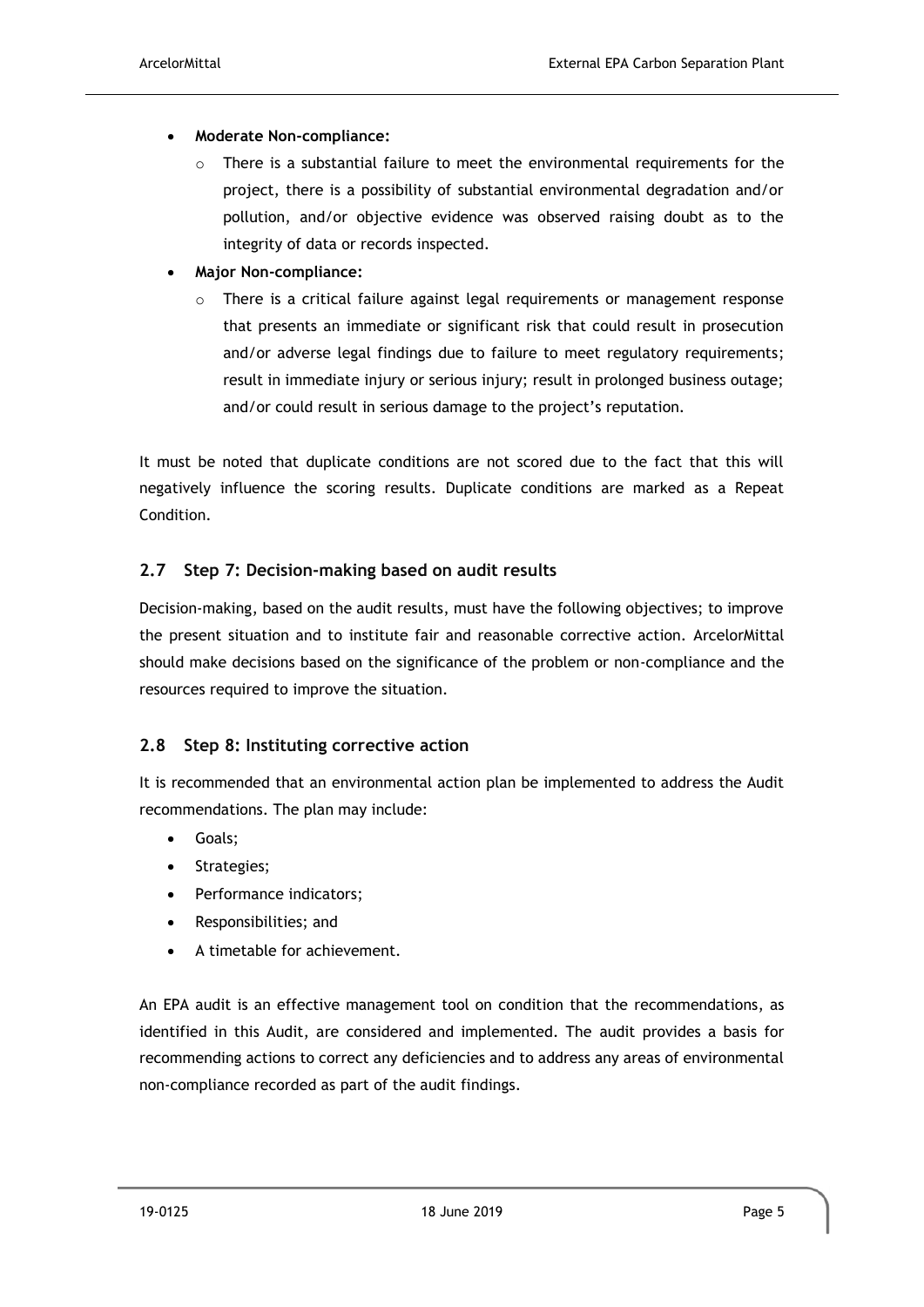# <span id="page-10-0"></span>**3 DETAILS OF THE AUDITOR**

GCS, appointed by ArcelorMittal to conduct an external EPA audit, has more than 30 years of experience and expertise in undertaking and compiling compliance audits.

## <span id="page-10-1"></span>**3.1 Project Team**

The EPA Audit was undertaken by the GCS team presented in **[Table 3.1](#page-10-3)**.

#### <span id="page-10-3"></span>**Table 3.1**: **GCS Team**

| <b>NAME</b>                     | <b>DESIGNATION</b> | <b>RESPONSIBILITY</b>                   |  |
|---------------------------------|--------------------|-----------------------------------------|--|
| Elizabeth Mosepele              | Environmental      | Site visits                             |  |
| BSc Honours Geography and       | Intern             | <b>Compilation of Audit Report</b><br>٠ |  |
| <b>Environmental Studies</b>    |                    |                                         |  |
| SACNASP (Candi.Nat.Sci.)<br>٠   |                    |                                         |  |
| Fatima Matlou                   | Senior             | Overall Legal Compliance<br>٠           |  |
| National Diploma Environmental  | Environmental      | Site visits<br>$\bullet$                |  |
| Management                      | Consultant         | Liaison with Client and Project<br>٠    |  |
| ELA (Reg. No. 2017/235/GP)<br>٠ |                    | Management                              |  |
|                                 |                    | Environmental Legal Assessment<br>٠     |  |
|                                 |                    | <b>Compilation of Audit Report</b><br>٠ |  |

# <span id="page-10-2"></span>**3.2 Assumptions and Limitations**

The findings, results, observations, conclusions and recommendations given in this audit are based on the Auditor's best legal and professional knowledge as well as available information.

Although GCS exercises due care and diligence in rendering services and preparing documents, GCS accepts no liability, and the client by receiving this document, indemnifies GCS and its directors, managers, agents and employees against all actions, claims, demands, losses, liabilities, costs, damages and expenses arising from or in connection with services rendered, directly or indirectly by GCS and by the use of the information contained in this document.

This audit report must not be altered or added to without the prior written consent of the auditor. This also refers to electronic copies of this Audit which are supplied for the purposes of inclusion as part of other reports, including main reports. Similarly, any recommendations, statements or conclusions drawn from or based on this audit must make reference to this EPA Audit. If these form part of a main audit relating to this investigation or report, this audit must be included in its entirety as an annexure or separate section to the main audit.

Refer to **Appendix A** for the Declaration of Independence of the Auditor.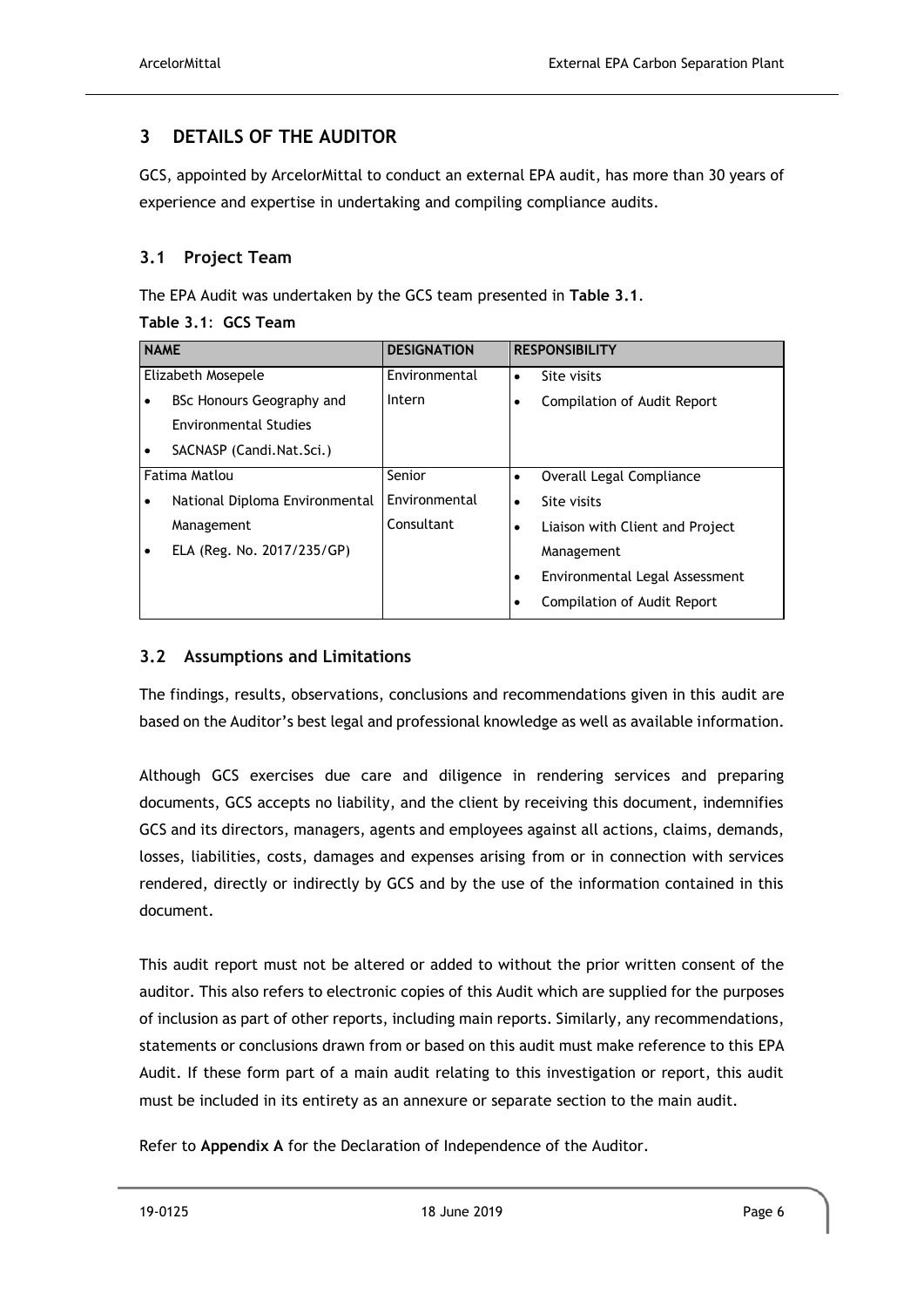# <span id="page-11-0"></span>**4 AUDIT SCORING RESULTS: 2019 ROD EPA AUDIT**

**[Figure 4-1](#page-11-1)** presents the percentage compliance of ArcelorMittal for the 2019 external EPA audit for the CSP in tabular and graphic format.



<span id="page-11-1"></span>**Figure 4-1: 2019 External EPA Audit Results for the CSP Project.**

The graph within the table shows the number of non-compliances observed as well as the number of conditions repeated, noted or not applicable. It can be seen from the graph that ArcelorMittal is compliant with the majority of the RoD conditions. Most of the conditions were observed to be not applicable or noted due to the fact that various changes were made regarding the facility construction and operation, which have been approved by GDARD. During the previous audit it was reported that the last outstanding items to be constructed is towards improving the works water balance and does not influence the plant's operability. This finding is still valid.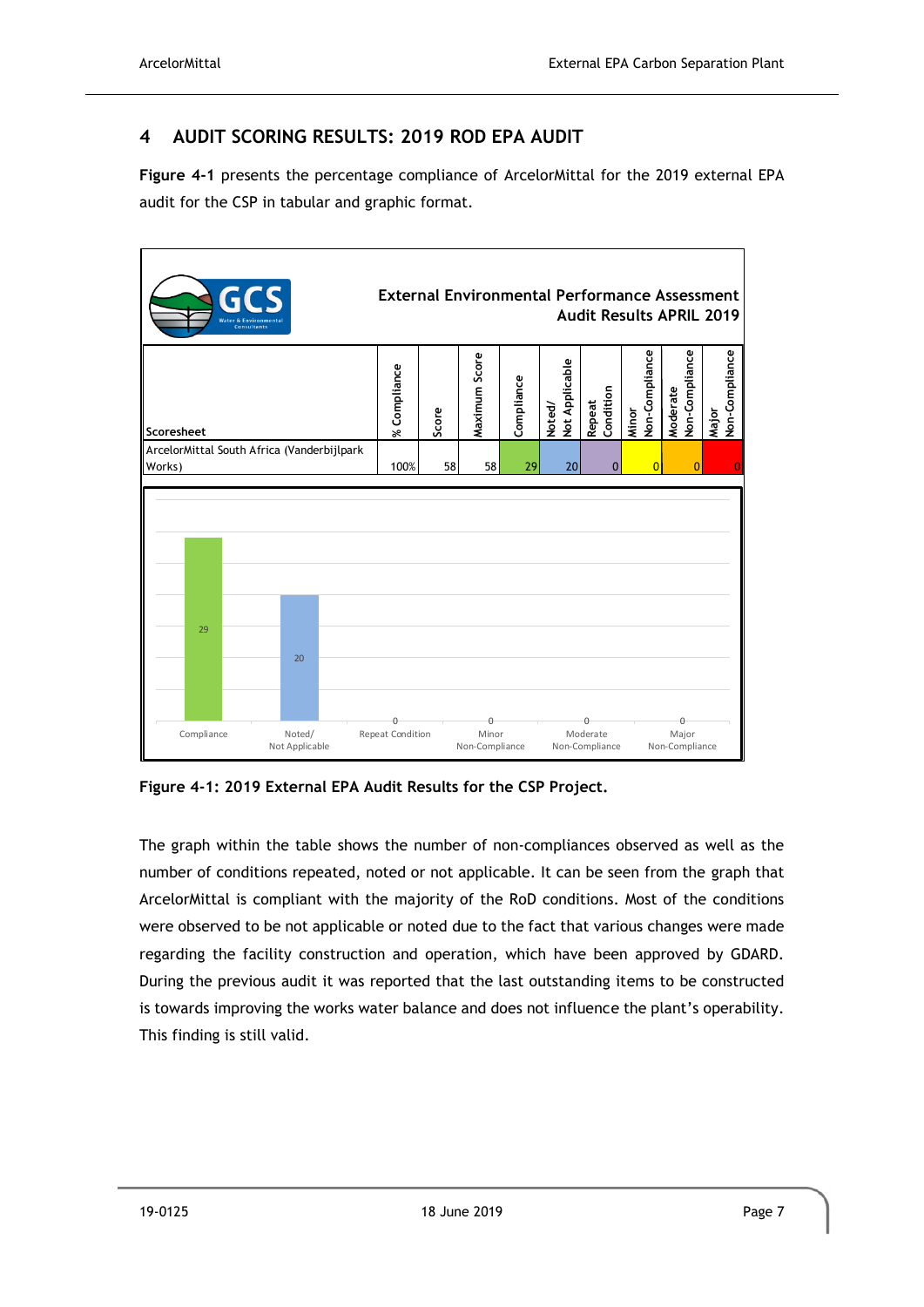# <span id="page-12-0"></span>**5 AUDIT FINDINGS – 2019 ROD EPA AUDIT**

**[Table 5.1](#page-13-0)** overleaf represents the conditions, observations and recommendations, found at the ArcelorMittal CSP, April 2019 audit.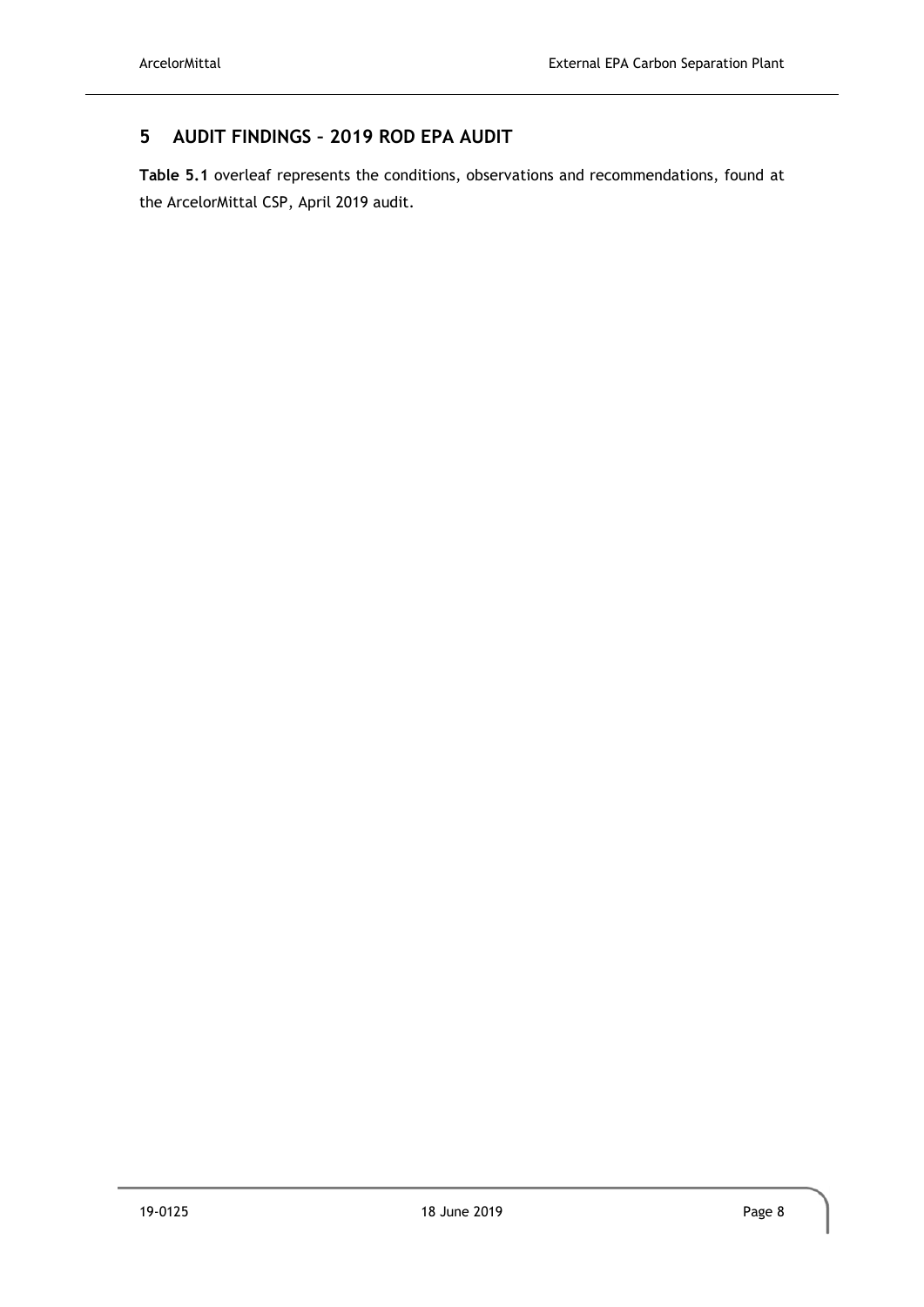<span id="page-13-0"></span>**Table 5.1: Scoring Results of the EPA Audit in respect of conditions of the CSP RoD (audit undertaken in April 2019).**

| Recommendations                                                                                                 |
|-----------------------------------------------------------------------------------------------------------------|
| ArcelorMittal should take note that if any of the activities<br>change, the Department must be dually notified. |
| No applicable recommendations.                                                                                  |
| No applicable recommendations.                                                                                  |
| No applicable recommendations.                                                                                  |
| No applicable recommendations.                                                                                  |
| No applicable recommendations.                                                                                  |
|                                                                                                                 |

| <b>No</b><br><b>Conditions</b><br><b>Observations</b><br>Recommendations<br>Score<br><b>Status</b><br>Description and extent of the activity<br>3.1<br>The authorisation applies in respect of the construction and<br>operation of the Carbon Separation Plant using Winnowing<br>technology (air separation mechanism) within the existing<br>Magnetic Separation plant and/or building at ArcelorMittal South<br>This condition is noted and subsequent to the granting of the<br>Africa (Vanderbijlpark Works), as part of the project to change<br>$\mathbf{0}$<br>Noted/Not Applicable<br>authorisation the authorised activities have not changed.<br>management of dolochar disposal to reuse. The project falls within<br>the ambit of sub-regulations 1 (c) (ii) of GN R, 1182 (as amended)<br>promulgated under section 21 of the Act. The extent of the project<br>and process is summarised as follows:<br>ArcelorMittal South Africa (Vanderbijlpark Works)<br>proposed<br>$\mathbf 0$<br>carbon separation process entails the utilisation of the currently<br>Noted/Not Applicable<br>This condition is noted.<br>(a)<br>dumped by-product called dolochar.<br>Dolochar consists of two size fractions i.e, +lmm and -1mm and<br>contains carbon rich material i.e. - Hmm fraction and it is proposed<br>that it will replace virgin material (fine coal) at Electric Arc<br>$\mathbf 0$<br>Noted/Not Applicable<br>This condition is noted.<br>(b)<br>Furpaces thus reducing dumping of+lmm dolochar by ca 36% (in<br>mass).<br>The proposed carbon separation process will use Winnowers (air<br>separation mechanism) and it is a wholly dry process, and as a<br>Noted/Not Applicable<br>$\mathbf{0}$<br>This condition is noted.<br>C)<br>result, no effluent will be generated throughout the whole<br>process.<br>The carbon separation will comprise of the following process:<br>1) Screening - the winnowing process depends on particle size as<br>well as density, so the winnower feed is also separated into two<br>size fractions. Accordingly, the dolochar from the direct reduction<br>process is screened into four size fractions. The two size fractions<br>of winnower feed constitute about 5000 t/month and each fraction<br>Noted/Not Applicable<br>$\mathbf{0}$<br>This condition is noted.<br>is processed in the winnowers separately to recover the carbon.<br>Each winnower feed size fraction is processed by a pair of<br>winnowers in a series and in the coarse separation the dolochar is<br>separated into three fractions i.e. tailings (ash), middlings<br>(ash/carbon blend) and concentrate (carbon-rich dolochar).<br>$\mathsf{d}$<br>2) Winnower - in this process, feed materials that are separated by<br>density. Particle size also plays a major part. The winnowing<br>process is a two-stage coarse separation and refined separation.<br>Eight pairs of winnowers process the material and each winnower<br>is tuned to have exactly the correct airflow across it to suit the<br>feed material. The airflow is controlled by a pressure controller<br>$\mathbf{0}$<br>Noted/Not Applicable<br>This condition is noted.<br>which controls the pressure downstream of the winnower. In this<br>way the constant flow of air is generated across the falling curtain<br>of dolochar, the airflow is generated by the induced draft fan of<br>the electrostatic precipitator (ESP) and the densest material is the<br>ash due to iron and other metals being entrapped in it.<br><b>Specific Conditions</b><br>3.2 | DATE: | 11/04/2019 | SITE: | ArcelorMittal South Africa (Vanderbijlpark Works) CSP |                                                                  |
|-----------------------------------------------------------------------------------------------------------------------------------------------------------------------------------------------------------------------------------------------------------------------------------------------------------------------------------------------------------------------------------------------------------------------------------------------------------------------------------------------------------------------------------------------------------------------------------------------------------------------------------------------------------------------------------------------------------------------------------------------------------------------------------------------------------------------------------------------------------------------------------------------------------------------------------------------------------------------------------------------------------------------------------------------------------------------------------------------------------------------------------------------------------------------------------------------------------------------------------------------------------------------------------------------------------------------------------------------------------------------------------------------------------------------------------------------------------------------------------------------------------------------------------------------------------------------------------------------------------------------------------------------------------------------------------------------------------------------------------------------------------------------------------------------------------------------------------------------------------------------------------------------------------------------------------------------------------------------------------------------------------------------------------------------------------------------------------------------------------------------------------------------------------------------------------------------------------------------------------------------------------------------------------------------------------------------------------------------------------------------------------------------------------------------------------------------------------------------------------------------------------------------------------------------------------------------------------------------------------------------------------------------------------------------------------------------------------------------------------------------------------------------------------------------------------------------------------------------------------------------------------------------------------------------------------------------------------------------------------------------------------------------------------------------------------------------------------------------------------------------------------------------------------------------------------------------------------------------------------------------------------------------------------------------------------------------------------------------------------------------------------------------------------------------------------------------------------------------------------------------------------------------------------------------------------------------------------|-------|------------|-------|-------------------------------------------------------|------------------------------------------------------------------|
|                                                                                                                                                                                                                                                                                                                                                                                                                                                                                                                                                                                                                                                                                                                                                                                                                                                                                                                                                                                                                                                                                                                                                                                                                                                                                                                                                                                                                                                                                                                                                                                                                                                                                                                                                                                                                                                                                                                                                                                                                                                                                                                                                                                                                                                                                                                                                                                                                                                                                                                                                                                                                                                                                                                                                                                                                                                                                                                                                                                                                                                                                                                                                                                                                                                                                                                                                                                                                                                                                                                                                                                   |       |            |       |                                                       |                                                                  |
|                                                                                                                                                                                                                                                                                                                                                                                                                                                                                                                                                                                                                                                                                                                                                                                                                                                                                                                                                                                                                                                                                                                                                                                                                                                                                                                                                                                                                                                                                                                                                                                                                                                                                                                                                                                                                                                                                                                                                                                                                                                                                                                                                                                                                                                                                                                                                                                                                                                                                                                                                                                                                                                                                                                                                                                                                                                                                                                                                                                                                                                                                                                                                                                                                                                                                                                                                                                                                                                                                                                                                                                   |       |            |       |                                                       |                                                                  |
|                                                                                                                                                                                                                                                                                                                                                                                                                                                                                                                                                                                                                                                                                                                                                                                                                                                                                                                                                                                                                                                                                                                                                                                                                                                                                                                                                                                                                                                                                                                                                                                                                                                                                                                                                                                                                                                                                                                                                                                                                                                                                                                                                                                                                                                                                                                                                                                                                                                                                                                                                                                                                                                                                                                                                                                                                                                                                                                                                                                                                                                                                                                                                                                                                                                                                                                                                                                                                                                                                                                                                                                   |       |            |       |                                                       | ArcelorMittal should take note<br>change, the Department must be |
|                                                                                                                                                                                                                                                                                                                                                                                                                                                                                                                                                                                                                                                                                                                                                                                                                                                                                                                                                                                                                                                                                                                                                                                                                                                                                                                                                                                                                                                                                                                                                                                                                                                                                                                                                                                                                                                                                                                                                                                                                                                                                                                                                                                                                                                                                                                                                                                                                                                                                                                                                                                                                                                                                                                                                                                                                                                                                                                                                                                                                                                                                                                                                                                                                                                                                                                                                                                                                                                                                                                                                                                   |       |            |       |                                                       | No applicable recommendations.                                   |
|                                                                                                                                                                                                                                                                                                                                                                                                                                                                                                                                                                                                                                                                                                                                                                                                                                                                                                                                                                                                                                                                                                                                                                                                                                                                                                                                                                                                                                                                                                                                                                                                                                                                                                                                                                                                                                                                                                                                                                                                                                                                                                                                                                                                                                                                                                                                                                                                                                                                                                                                                                                                                                                                                                                                                                                                                                                                                                                                                                                                                                                                                                                                                                                                                                                                                                                                                                                                                                                                                                                                                                                   |       |            |       |                                                       | No applicable recommendations.                                   |
|                                                                                                                                                                                                                                                                                                                                                                                                                                                                                                                                                                                                                                                                                                                                                                                                                                                                                                                                                                                                                                                                                                                                                                                                                                                                                                                                                                                                                                                                                                                                                                                                                                                                                                                                                                                                                                                                                                                                                                                                                                                                                                                                                                                                                                                                                                                                                                                                                                                                                                                                                                                                                                                                                                                                                                                                                                                                                                                                                                                                                                                                                                                                                                                                                                                                                                                                                                                                                                                                                                                                                                                   |       |            |       |                                                       | No applicable recommendations.                                   |
|                                                                                                                                                                                                                                                                                                                                                                                                                                                                                                                                                                                                                                                                                                                                                                                                                                                                                                                                                                                                                                                                                                                                                                                                                                                                                                                                                                                                                                                                                                                                                                                                                                                                                                                                                                                                                                                                                                                                                                                                                                                                                                                                                                                                                                                                                                                                                                                                                                                                                                                                                                                                                                                                                                                                                                                                                                                                                                                                                                                                                                                                                                                                                                                                                                                                                                                                                                                                                                                                                                                                                                                   |       |            |       |                                                       | No applicable recommendations.                                   |
|                                                                                                                                                                                                                                                                                                                                                                                                                                                                                                                                                                                                                                                                                                                                                                                                                                                                                                                                                                                                                                                                                                                                                                                                                                                                                                                                                                                                                                                                                                                                                                                                                                                                                                                                                                                                                                                                                                                                                                                                                                                                                                                                                                                                                                                                                                                                                                                                                                                                                                                                                                                                                                                                                                                                                                                                                                                                                                                                                                                                                                                                                                                                                                                                                                                                                                                                                                                                                                                                                                                                                                                   |       |            |       |                                                       | No applicable recommendations.                                   |
|                                                                                                                                                                                                                                                                                                                                                                                                                                                                                                                                                                                                                                                                                                                                                                                                                                                                                                                                                                                                                                                                                                                                                                                                                                                                                                                                                                                                                                                                                                                                                                                                                                                                                                                                                                                                                                                                                                                                                                                                                                                                                                                                                                                                                                                                                                                                                                                                                                                                                                                                                                                                                                                                                                                                                                                                                                                                                                                                                                                                                                                                                                                                                                                                                                                                                                                                                                                                                                                                                                                                                                                   |       |            |       |                                                       |                                                                  |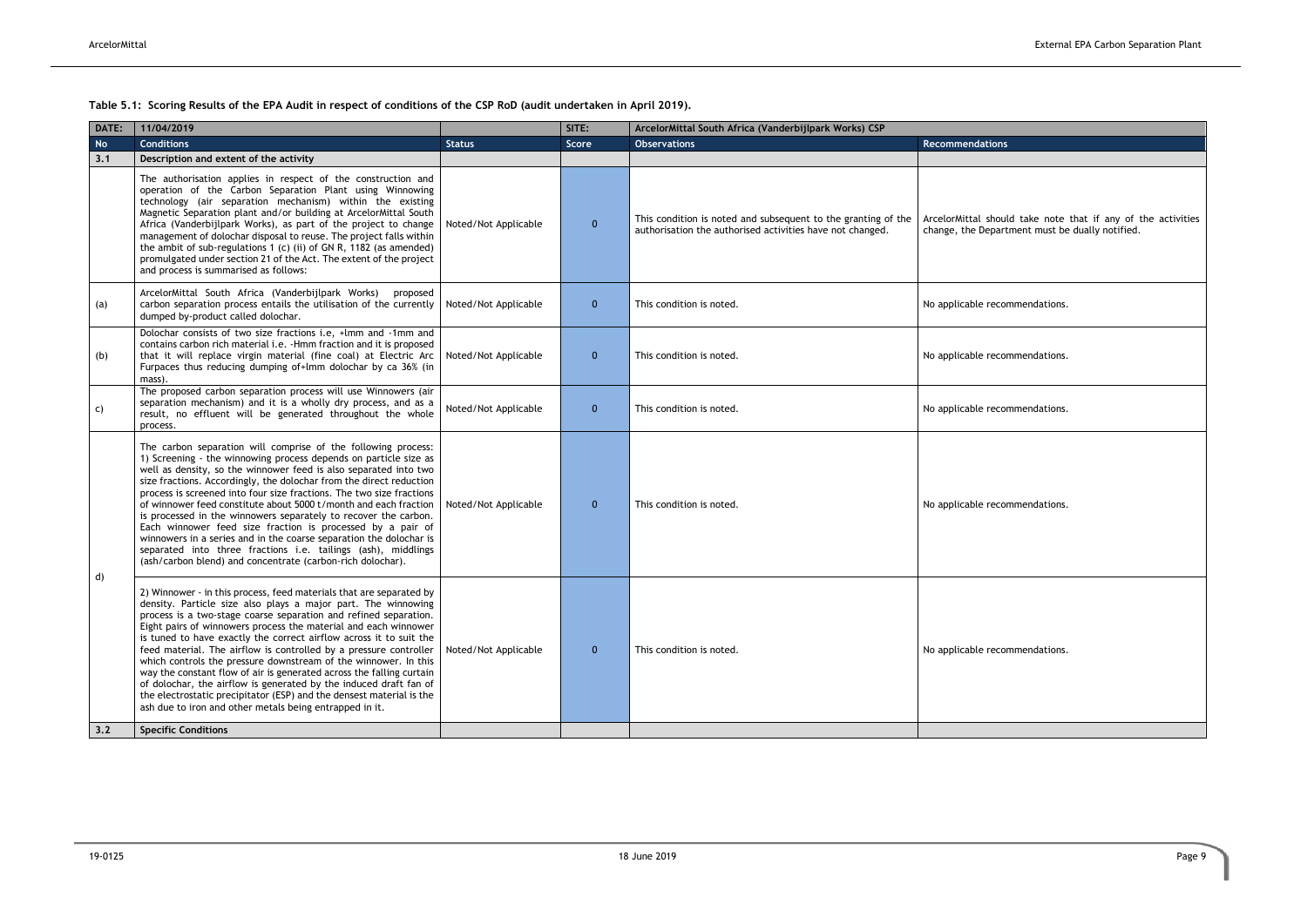| 1. | Authorisation is only granted for the Winnowing carbon separation<br>plant within the Magnetic Separation Plant at the existing<br>ArcelorMittal South Africa (Vanderbijlpark Works) direct reduction<br>area and/or building.                                                                                                                                                                                                                                                                                                      | Compliant            | $\overline{2}$ | The condition is adhered to.                                                                                                                                                                                                                                                                                                                                                                                                                                  | No applicable recommendations. |
|----|-------------------------------------------------------------------------------------------------------------------------------------------------------------------------------------------------------------------------------------------------------------------------------------------------------------------------------------------------------------------------------------------------------------------------------------------------------------------------------------------------------------------------------------|----------------------|----------------|---------------------------------------------------------------------------------------------------------------------------------------------------------------------------------------------------------------------------------------------------------------------------------------------------------------------------------------------------------------------------------------------------------------------------------------------------------------|--------------------------------|
| 2. | An updated project schedule with time-frames must be submitted<br>to the Department within 30 (thirty) calendar days of the<br>commencement of construction activities. The schedule must<br>clearly indicate the different phases of construction (as applicable)<br>and commissioning.                                                                                                                                                                                                                                            | Compliant            | $\overline{2}$ | The condition is adhered to. Notice was given to the<br>Department of Environmental Affairs' (DEA) Authorisation Unit<br>and Air Quality Unit on 10 March 2010.                                                                                                                                                                                                                                                                                               | No applicable recommendations. |
| 3. | The Department must be informed of the start of commissioning<br>at least 30 (thirty) calendar days prior to the commencement<br>thereof.                                                                                                                                                                                                                                                                                                                                                                                           | Compliant            | $\overline{2}$ | The condition is adhered to, kindly refer to condition 2 above<br>for more details.                                                                                                                                                                                                                                                                                                                                                                           | No applicable recommendations. |
| 4. | Final design plans for storm water management system must be<br>provided to the Department 30 (thirty) calendar days prior to the<br>commencement of construction. The above design plans must<br>include information on specific pollution prevention measures<br>(e.g, impermeable layers, leak detection systems, etc.) and<br>compliance with relevant SABS standards.                                                                                                                                                          | Compliant            | 2              | This condition is adhered to, kindly refer to Condition 2 above<br>for more details.<br>ArcelorMittal has noted that a stormwater management plan<br>and sketch for the whole Director-Reduction (DR) area was<br>submitted, however this area is located on the second floor<br>and no water or effluent is present.                                                                                                                                         | No applicable recommendations. |
| 5. | Should any effluent be generated from the CSP, it must be<br>segregated into concentrated and dilute effluents in order to allow<br>the Zero Effluent Discharge system to function optimally.                                                                                                                                                                                                                                                                                                                                       | Noted/Not Applicable | $\mathbf{0}$   | This condition is noted as not applicable at this stage, since<br>no water or effluent is present                                                                                                                                                                                                                                                                                                                                                             | No applicable recommendations. |
| 6. | An auditable Preventative Maintenance Plan must be developed to<br>ensure that all environmentally critical equipment such as dust<br>extraction system, electrostatic precipitator (ESP), and others are<br>maintained as required. The management of ArcelorMittal South<br>Africa (Vanderbijlpark Works) is to commit to the budget to<br>undertake the required preventative maintenance. A discussion on<br>the implementation of and compliance with the maintenance plan<br>must be included in the bi-annual audit reports, | Compliant            | <sup>2</sup>   | ArcelorMittal has developed and implemented a Preventative<br>Maintenance Plan for all equipment. Various job cards can also<br>be formulated from this electronic system. Therefore, the<br>auditor considers this activity to be adhered to.<br>However, it should be noted that Arcelor Mittal plant has not<br>been operational during the last year of the applicable audit<br>timeframe. Therefore, no scheduled maintenance is currently<br>conducted. | No applicable recommendations. |
| 7. | A finalised and detailed Environmental Management Plan (EMP)<br>for the implementation of the project must be submitted to the<br>Department for approval 30 (thirty) calendar days prior to the<br>commencement of construction activities. The EMP must<br>specifically include, inter alia the following:<br>a) An auditable plan for monitoring all facets of the CSP project<br>implementation and operation.                                                                                                                  | Compliant            | -2             | This condition was adhered to.                                                                                                                                                                                                                                                                                                                                                                                                                                | No applicable recommendations. |
|    | b) Air quality monitoring program based on the requirements of<br>Condition 3.2(8).                                                                                                                                                                                                                                                                                                                                                                                                                                                 | Compliant            | $\overline{2}$ | This condition is adhered to.                                                                                                                                                                                                                                                                                                                                                                                                                                 | No applicable recommendations. |

| No applicable recommendations. |
|--------------------------------|
| No applicable recommendations. |
| No applicable recommendations. |
| No applicable recommendations. |
| No applicable recommendations. |
| No applicable recommendations. |
| No applicable recommendations. |
| No applicable recommendations. |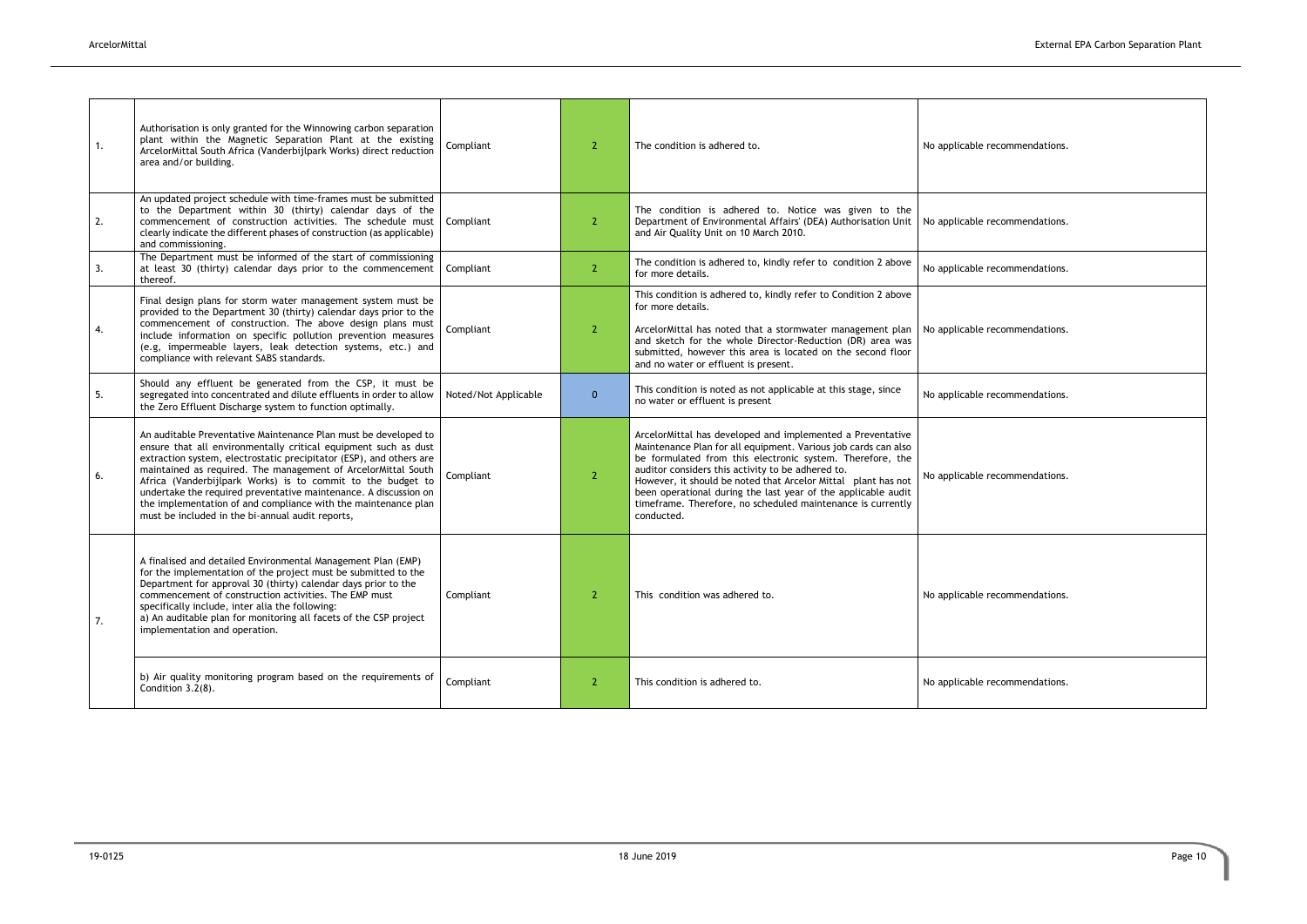|     | In order to provide empirical data which will verify the assumptions<br>made in the air quality report, the following air quality<br>management, monitoring and reporting regime must be<br>implemented and reported on in the bi-annual environmental<br>performance audits as applicable:<br>8.1. The stack monitoring must be conducted annually, and the<br>following parameters must be tested for:<br>• PM 10<br>$\cdot$ PM 2.5                                   | Compliant            | $\mathbf{2}^{\circ}$ | Note that the plant has not been operational since 2011.<br>However, all monitoring is conducted on a continous basis<br>ArcelorMittal has an electronic system that manages all<br>monitoring results and information can be accessed through<br>this system.                                                                                                                                                                                                                                                                                                                                          | No applicable recommendations. |
|-----|-------------------------------------------------------------------------------------------------------------------------------------------------------------------------------------------------------------------------------------------------------------------------------------------------------------------------------------------------------------------------------------------------------------------------------------------------------------------------|----------------------|----------------------|---------------------------------------------------------------------------------------------------------------------------------------------------------------------------------------------------------------------------------------------------------------------------------------------------------------------------------------------------------------------------------------------------------------------------------------------------------------------------------------------------------------------------------------------------------------------------------------------------------|--------------------------------|
|     | 8.2. The monitoring results for the above parameters must be<br>graphically represented and included in the bi-annual audit report.<br>Emissions must be presented at the following reference conditions:<br>273 Kelvin, 101, 3 kPa. Condition amended on (19/06/2012)                                                                                                                                                                                                  | Compliant            | $\overline{2}$       | The data is recorded in line with this requirement.                                                                                                                                                                                                                                                                                                                                                                                                                                                                                                                                                     | No applicable recommendations. |
| 8.  | 8.3. The stack must be so designed that if the monitoring results<br>in the first year indicate that there is a need for further or<br>improved mitigation then additional technology can be easily<br>installed in the stack,                                                                                                                                                                                                                                          | Noted/Not Applicable | $\mathbf{0}$         | This condition is noted, however is not relevant to the current<br>audit time-frame.                                                                                                                                                                                                                                                                                                                                                                                                                                                                                                                    | No applicable recommendations. |
|     | 8.4. A long-term Air Quality Management and Audit Plan must be<br>compiled for the ArcelorMittal South Africa (Vanderbijlpark Works)<br>CSP and Magnetic Separation Plant based on the outcome of the<br>above monitoring results. These plans must consider international<br>standards and best practice.                                                                                                                                                              | Compliant            | $\mathbf{2}$         | A long-term Air Quality Management Monitoring system for all<br>the Kiln's are in place. ArcelorMittal considers all applicable<br>standards, since it is within the Vaal Air Priority Area and has<br>very strict conditions in its existing Air Emissions Licence (AEL).                                                                                                                                                                                                                                                                                                                              | No applicable recommendations. |
|     | 8.5. Considering that ArcelorMittal South Africa (Vanderbijlpark<br>Works) intends increasing its production capacity and is located<br>within a hotspot area, it is therefore essential that ArcelorMittal<br>South Africa (Vanderbijlpark Works) consider lowering the<br>emissions more than the applicable standards require. The<br>emission reduction strategies must.be developed to make<br>provision for the new local and applicable international standards. | Compliant            | $\mathbf{2}$         | An Emission Reduction Strategy is in place. This policy was<br>reviewed in April 2016 and includes reduction projects and sets<br>out the dust monitoring results/inventories and findings. Based<br>on the outcomes of the results and findings different projects<br>are then created and implemented site wide.                                                                                                                                                                                                                                                                                      | No applicable recommendations. |
| 9.  | Detailed and up to date records must be kept of all incidents and<br>complaints pertaining to the CSP project, how these were<br>managed, and the prevention of their recurrence thereof. These<br>records must be made available to the Department within 14<br>(fourteen) calendar days upon written request by the Department.                                                                                                                                       | Compliant            | 2                    | ArcelorMittal uses the Pivot System to ensure all documents<br>are correctly stored and access to documents are easily<br>attained. The compliant register is also kept on this system and<br>since the CSP has not being operational therefore no compliant<br>have been noted.                                                                                                                                                                                                                                                                                                                        | No applicable recommendations. |
| 10. | This Department and the Department of Water Affairs and Forestry<br>must be informed of any major environmental and pollution<br>incidents relating to the CSP project within 24 (twenty-four) hours<br>of such incidents occurring.                                                                                                                                                                                                                                    | Noted/Not Applicable | $\mathbf{0}$         | This condition is noted, and no such incidents have occurred.                                                                                                                                                                                                                                                                                                                                                                                                                                                                                                                                           | No applicable recommendations. |
| 11. | ArcelorMittal South Africa (Vanderbijlpark Works) must consider<br>using flared waste gases from Coke Ovens and other sources within<br>the industry as a fuel resource for auxiliary equipment.                                                                                                                                                                                                                                                                        | Noted/Not Applicable | $\mathbf{0}$         | This condition is noted.                                                                                                                                                                                                                                                                                                                                                                                                                                                                                                                                                                                | No applicable recommendations. |
| 12. | AMVW must investigate the potential of using the existing dumped<br>or stored dolochar as input material into the CSP. This must be<br>reported in the quarterly progress report/s.                                                                                                                                                                                                                                                                                     | Compliant            | $\overline{2}$       | This condition is adhered to and ArcelorMittal has<br>investigated this potential.<br>ArcelorMittal has furthermore noted that they cannot use the<br>existing dumped dolochar (as per condition 3.2.12) as this<br>will require a waste management license and currently there<br>is no segregation of waste streams upon disposal. The<br>dolochar is disposed of together with the other waste streams<br>and can't be stored separately on the waste site for later<br>use. When ArcelorMittal has discovered a suitable market to<br>sell these product further investigations will be undertaken. | No applicable recommendations. |

| No applicable recommendations.<br>No applicable recommendations.<br>No applicable recommendations.<br>No applicable recommendations.<br>No applicable recommendations.<br>No applicable recommendations.<br>No applicable recommendations.<br>No applicable recommendations.<br>No applicable recommendations. |  |
|----------------------------------------------------------------------------------------------------------------------------------------------------------------------------------------------------------------------------------------------------------------------------------------------------------------|--|
|                                                                                                                                                                                                                                                                                                                |  |
|                                                                                                                                                                                                                                                                                                                |  |
|                                                                                                                                                                                                                                                                                                                |  |
|                                                                                                                                                                                                                                                                                                                |  |
|                                                                                                                                                                                                                                                                                                                |  |
|                                                                                                                                                                                                                                                                                                                |  |
|                                                                                                                                                                                                                                                                                                                |  |
|                                                                                                                                                                                                                                                                                                                |  |
|                                                                                                                                                                                                                                                                                                                |  |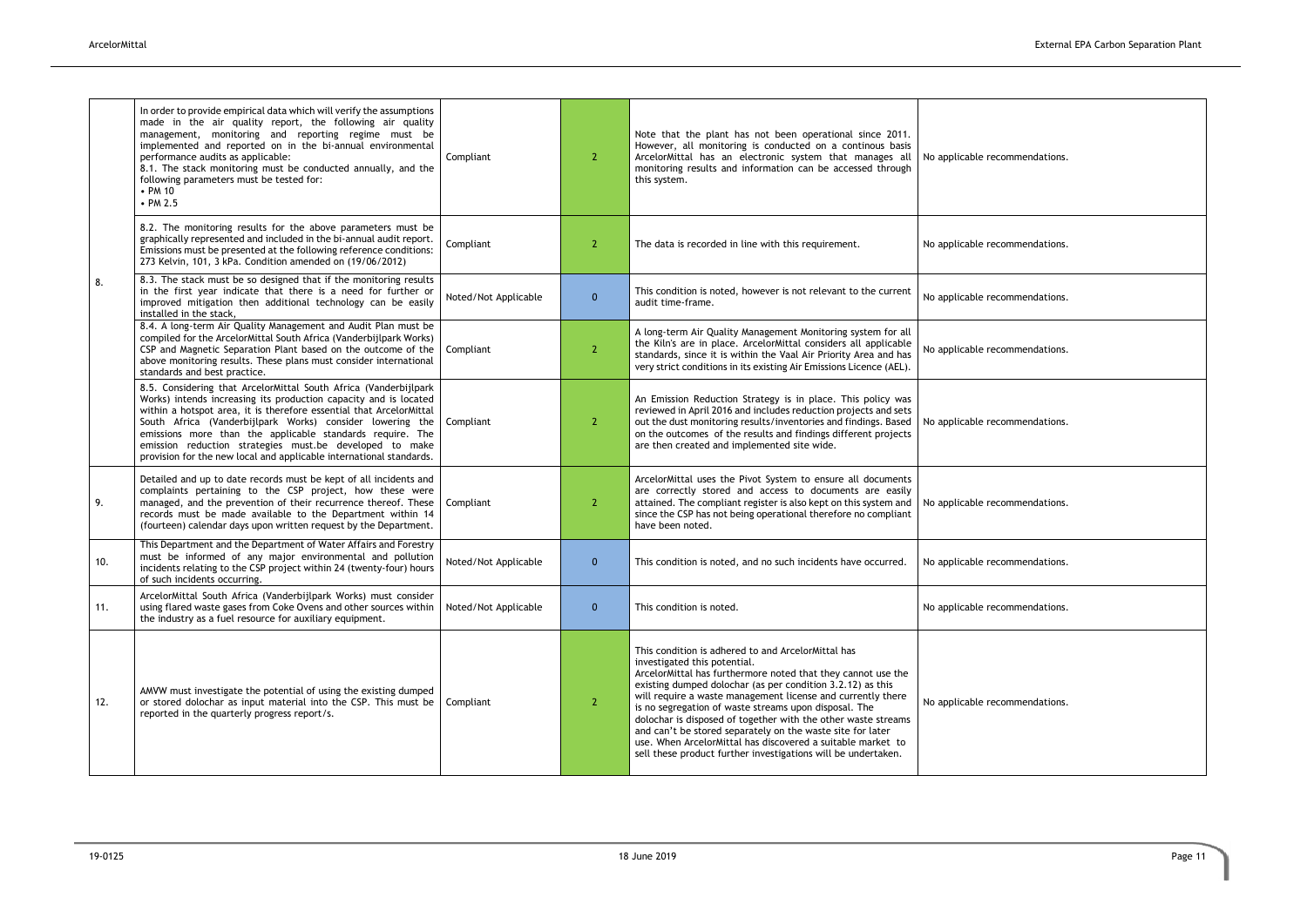| No applicable recommendations. |
|--------------------------------|
| No applicable recommendations. |
| No applicable recommendations. |
| No applicable recommendations. |
| No applicable recommendations. |
| No applicable recommendations. |
|                                |
| No applicable recommendations. |
| No applicable recommendations. |
| No applicable recommendations. |
| No applicable recommendations. |
|                                |

| 13  | The operation of the CSP and the Magnetic Separation plant as a<br>whole must comply with the Occupational Health and Safety Act<br>(No. 85 of 1993) and sound occupational hygiene procedures<br>implemented and improved upon. Engineering control measures<br>must be considered as first choice for mitigation.                                                                                                                                                                        | Compliant            | $\mathbf{2}$   | This condition is adhered to and Health and Safety studies are<br>conducted on a yearly basis dependable on the specific<br>legislative requirements site wide.<br>Across the whole site the only incidents that have come up was<br>dust issues, and this was address by ArcelorMittal thought the<br>implementation of various PPE apparel. | No applicable recommendations. |
|-----|--------------------------------------------------------------------------------------------------------------------------------------------------------------------------------------------------------------------------------------------------------------------------------------------------------------------------------------------------------------------------------------------------------------------------------------------------------------------------------------------|----------------------|----------------|-----------------------------------------------------------------------------------------------------------------------------------------------------------------------------------------------------------------------------------------------------------------------------------------------------------------------------------------------|--------------------------------|
| 14. | The CSP must be integrated into the existing AMVW ISO system                                                                                                                                                                                                                                                                                                                                                                                                                               | Compliant            | $\overline{2}$ | This condition is adhered to and the whole site is ISO<br>accredited.                                                                                                                                                                                                                                                                         | No applicable recommendations. |
| 15. | The recommendations contained in the specialist studies<br>submitted in support of the application for authorisation of the CSP<br>project are regarded as an extension of the conditions of this<br>authorisation. Implementation of or compliance with these<br>recommendations must be discussed as part of the quarterly<br>progress reports and bi-annual environmental performance audits<br>thereafter.                                                                             | Compliant            | $\mathbf{2}$   | After the specialist studies were conducted, a summary of all<br>requirements that were submitted under these studies were<br>made. These requirements are included for all audit purposes<br>and all additional requirements are considered. Therefore, the<br>auditor considers this activity to be adhered to.                             | No applicable recommendations. |
| 16. | All potential emergencies that can be expected from the CSP must<br>be addressed in line with the existing Direct Reduction Plant and<br>ArcelorMittal South Africa (Vanderbijlpark Works) emergency<br>response procedures.                                                                                                                                                                                                                                                               | Compliant            | $\overline{2}$ | This condition is adhered to and the following policies are in<br>place:<br>Emergency Plan - Policy Number: DR SWPGC.0263.<br>Emergency Response Plan - Policy Number: MHROAD00005.                                                                                                                                                           | No applicable recommendations. |
| 17. | The Department of Water Affairs and Forestry and any other<br>Government Department's requirements and/or conditions<br>pertinent to the proposed project must be complied with.                                                                                                                                                                                                                                                                                                           | Noted/Not Applicable | $\mathbf{0}$   | This condition is noted. No communication has been received<br>from the Department.                                                                                                                                                                                                                                                           | No applicable recommendations. |
| 18. | An independent Environmental Control Officer (ECO) with an<br>understanding of the carbon separation process must be appointed<br>for the duration of construction and commissioning, to monitor,<br>and report on compliance with the conditions of this authorisation                                                                                                                                                                                                                    | Compliant            | 2 <sup>2</sup> | This condition is adhered to and Ms. Ilze Broekman has been<br>appointed as ECO.                                                                                                                                                                                                                                                              | No applicable recommendations. |
| 3.3 | <b>General Conditions</b>                                                                                                                                                                                                                                                                                                                                                                                                                                                                  |                      |                |                                                                                                                                                                                                                                                                                                                                               |                                |
| a)  | Any changes to, or deviations from, the project description set out<br>in this letter must be approved, in writing, by the Department<br>before such changes or deviations may be affected. In assessing<br>whether to grant such approval or not, the Department may<br>request such information as it deems necessary to evaluate the<br>significance and impacts of such changes or deviations.                                                                                         | Noted/Not Applicable | $\mathbf{0}$   | This condition is noted.                                                                                                                                                                                                                                                                                                                      | No applicable recommendations. |
| b)  | This Department may review the conditions contained in this letter<br>from time to time and may, by notice in writing to the applicant,<br>amend, add or remove a condition.                                                                                                                                                                                                                                                                                                               | Noted/Not Applicable | $\mathbf{0}$   | This condition is noted.                                                                                                                                                                                                                                                                                                                      | No applicable recommendations. |
| C)  | The applicant must notify the Department, in writing, at least 10<br>(ten) days prior to the change of ownership, project developer or<br>the alienation of any similar rights for the activity described in this<br>letter. The applicant must furnish a copy of this document to the<br>new owner, developer or person to whom the rights accrue and<br>inform the new owner, developer or person to whom the rights<br>accrue that the conditions contained herein are binding on them. | Noted/Not Applicable | $\mathbf{0}$   | This condition is noted.                                                                                                                                                                                                                                                                                                                      | No applicable recommendations. |
| d)  | Where any of the applicant's contact details change, including the<br>name of the responsible person, the physical or postal address<br>and/ or telephonic details, the applicant must notify the<br>Department as soon as the new details become known to the<br>applicant.                                                                                                                                                                                                               | Noted/Not Applicable | $\mathbf{0}$   | This condition is noted. The applicant's contact details have<br>not change.                                                                                                                                                                                                                                                                  | No applicable recommendations. |
|     |                                                                                                                                                                                                                                                                                                                                                                                                                                                                                            |                      |                |                                                                                                                                                                                                                                                                                                                                               |                                |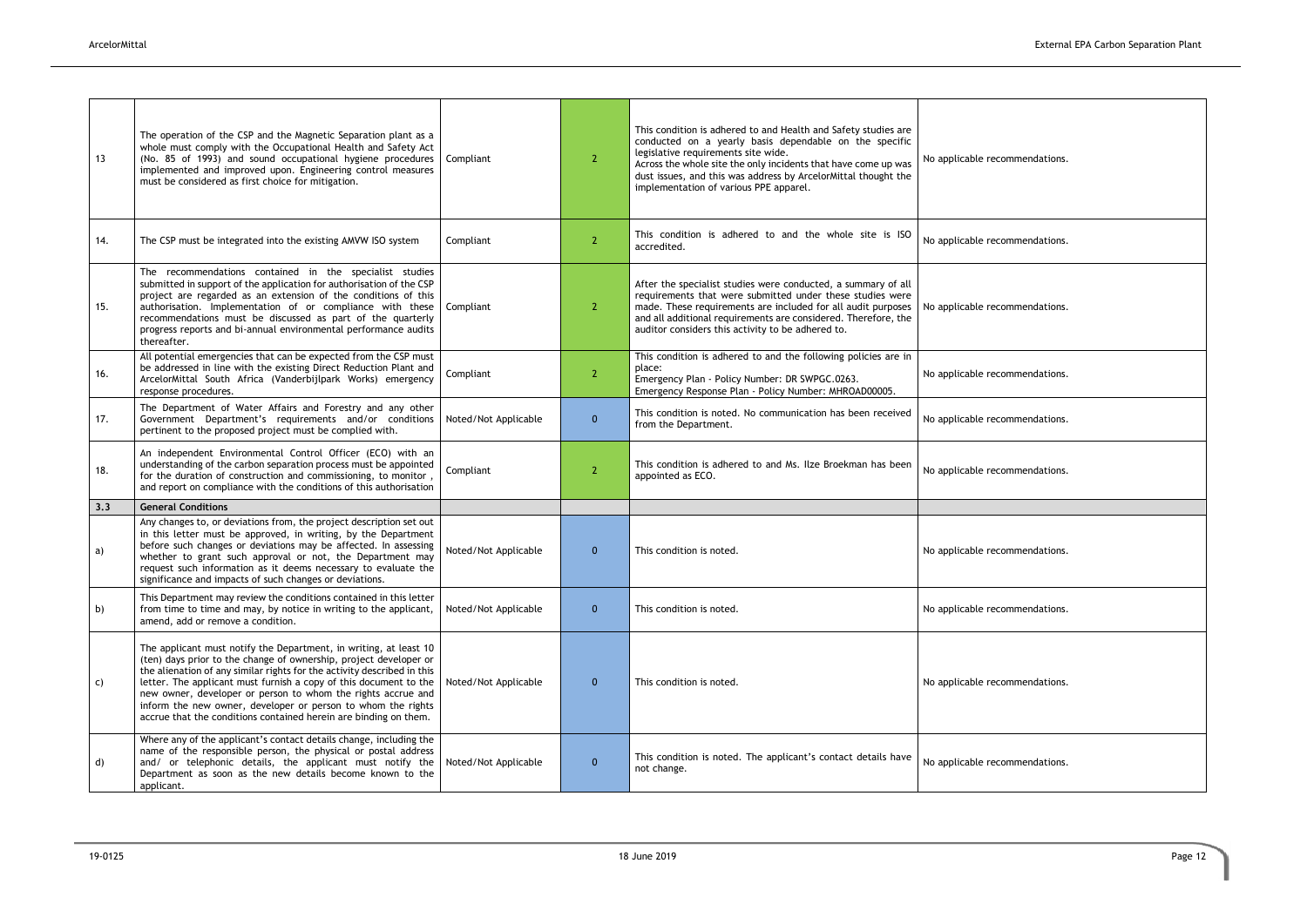| e) | Authorisation for the activity is granted in terms of the<br>Environment Conservation Act, 1989 (Act 73 of 1989) only and does<br>not exempt the holder from compliance with other relevant<br>legislation.                                                                                                                                                                                                                                                      | Noted/Not Applicable | $\mathbf{0}$   | This condition is noted.                                                                                                                                                                                                                                                                                     | No applicable recommendations. |
|----|------------------------------------------------------------------------------------------------------------------------------------------------------------------------------------------------------------------------------------------------------------------------------------------------------------------------------------------------------------------------------------------------------------------------------------------------------------------|----------------------|----------------|--------------------------------------------------------------------------------------------------------------------------------------------------------------------------------------------------------------------------------------------------------------------------------------------------------------|--------------------------------|
| f) | The applicant shall be responsible for ensuring compliance with<br>the conditions contained in this letter by any person acting on his<br>behalf, including but not limited to, an agent, servant, or<br>employee or any person rendering a service to the applicant in<br>respect the activity, including but not limited to, contractors and<br>consultants.                                                                                                   | Noted/Not Applicable | $\mathbf{0}$   | This condition is noted.                                                                                                                                                                                                                                                                                     | No applicable recommendations. |
| g) | Departmental officials shall be given access to the property<br>referred to in 1 above for the purpose of assessing and/ or<br>monitoring compliance with the conditions contained in this<br>document at all reasonable times.                                                                                                                                                                                                                                  | Noted/Not Applicable | $\mathbf{0}$   | This condition is noted.                                                                                                                                                                                                                                                                                     | No applicable recommendations. |
| h) | The applicant must notify the Department within 24 (twenty-four)<br>hours if any condition of this authorisation cannot, or is not,<br>adhered to. The notification must be supplemented with reasons<br>for non-compliance.                                                                                                                                                                                                                                     | Noted/Not Applicable | $\mathbf{0}$   | This condition is noted.                                                                                                                                                                                                                                                                                     | No applicable recommendations. |
|    | 3.4<br><b>Reporting requirements</b>                                                                                                                                                                                                                                                                                                                                                                                                                             |                      |                |                                                                                                                                                                                                                                                                                                              |                                |
| a) | "The occupational hygiene surveys and assessments must be done<br>in line with the Occupational Health and Safety Act, 1993 (Act no<br>85 of 1993)" The subsequent report must be submitted to the<br>department on request.                                                                                                                                                                                                                                     | Compliant            | <sup>2</sup>   | The condition is adhered to and health and safety precautions<br>are applied site wide. Furthermore, Health and Safety<br>Assessments are done according to legislative requirements.                                                                                                                        | No applicable recommendations. |
| C) | A bi-annual Environmental Performance Audit conducted by an<br>independent, accredited auditor must be submitted to the<br>Department for review, the first audit being due 6 (six) months<br>after commissioning of the CSP project, and every 6 (six) months<br>thereafter. The bi-annual audit must include, inter alia, following<br>(results in graph format as applicable):<br>Air quality monitoring and reporting as required by Condition<br>$3.2(8)$ , | Compliant            | $\overline{2}$ | GCS Water and Environmental Consultants (Pty) Ltd Have<br>been appointed as external independent auditor. Previous<br>external reports were made available for review. It should be<br>noted that CSP currently not operational.                                                                             | No applicable recommendations. |
|    | Discussions on the implementation (or non-implementation) of<br>the recommendations as contained in the Environmental Impact<br>Report and Specialist Studies,                                                                                                                                                                                                                                                                                                   | Compliant            | $\overline{2}$ | Discussions on the implementation (or non-implementation) of<br>the recommendations as contained in the Environmental<br>Impact Report and Specialist studies: Refer to observations<br>made under Condition 15.                                                                                             | No applicable recommendations. |
|    | ■ Discussion on the following as provided for in the EMP;<br>a. Description of the general state of plant.<br>b. Occupational health and safety surveys.<br>c. Discussion on the spikes that may occur in the air quality<br>monitoring data. I<br>d. Logbook of the wastes (if any) that were generated and where<br>they were disposed of<br>e. Logbook of any environmental incident,                                                                         | Compliant            | 2              | Auditor's discussion on the general state of the site: Since CSP<br>is currently not operational, therefore, no issues or incidents<br>of concern were noted. No waste was generated or disposed<br>of during this past year. This is due to the fact that the plant<br>wasn't operational during this time. | No applicable recommendations. |
|    | Discussion on the implementation of and compliance with the<br>Preventative Maintenance Plan (see 3.2(6) above),                                                                                                                                                                                                                                                                                                                                                 | Compliant            | $\overline{2}$ | Auditors discussion on the Preventative Maintanance Plan<br>(PMP): although the site as a whole has a PMP, the CSP<br>specifically hasn't had a need for any maintenance at this<br>stage, since it is currently not in operational.                                                                         | No applicable recommendations. |
|    | Records of any major incidents (see $3.2(9)$ above),                                                                                                                                                                                                                                                                                                                                                                                                             | Compliant            | 2 <sup>1</sup> | No Incidents or complaints were received related to the CSP.                                                                                                                                                                                                                                                 | No applicable recommendations. |
|    | Reporting on compliance with the provisions of this<br>authorisation and the environmental management plan, and steps<br>taken to rectify non-compliance,                                                                                                                                                                                                                                                                                                        | Compliant            | $\overline{2}$ | This condition is adhered to and ArcelorMittal has an approved<br>EMP.                                                                                                                                                                                                                                       | No applicable recommendations. |
|    | Details on the quality and quantity of any discharge (air, water<br>and land), reasons for discharge, management of discharges and<br>prevention of future discharges.                                                                                                                                                                                                                                                                                           | Compliant            | $\mathbf{2}$   | The only discharge at this stage is in the form of air. Find<br>attached the air quality discharge results as included under<br>Appendix B                                                                                                                                                                   | No applicable recommendations. |

| No applicable recommendations. |  |
|--------------------------------|--|
| No applicable recommendations. |  |
| No applicable recommendations. |  |
| No applicable recommendations. |  |
|                                |  |
| No applicable recommendations. |  |
| No applicable recommendations. |  |
| No applicable recommendations. |  |
| No applicable recommendations. |  |
| No applicable recommendations. |  |
| No applicable recommendations. |  |
| No applicable recommendations. |  |
| No applicable recommendations. |  |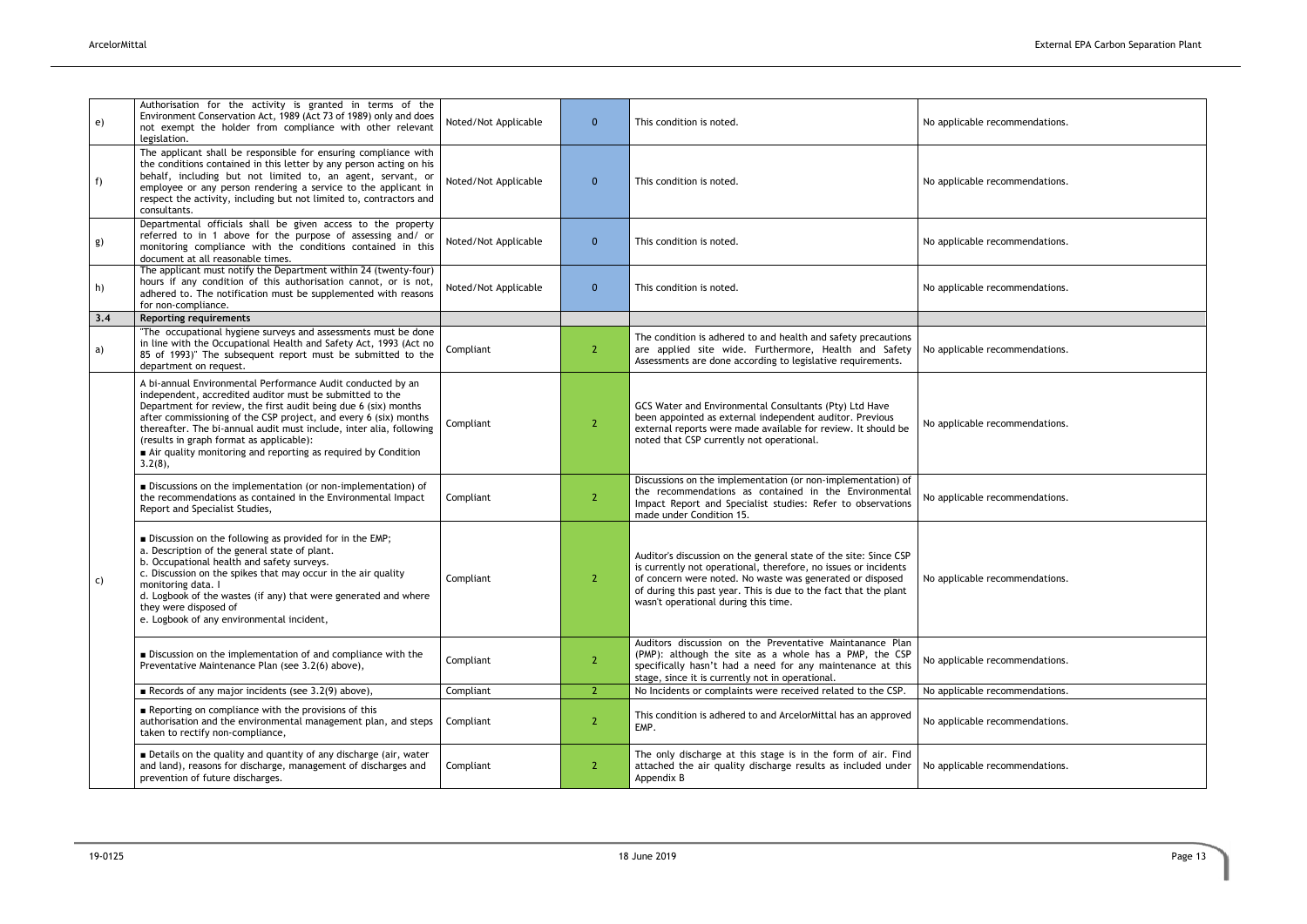|     |                                                                                                                                                                                                                                                                                                                 | <b>Total Findings</b> | 49           |                                                                                                                                                                       |                                |
|-----|-----------------------------------------------------------------------------------------------------------------------------------------------------------------------------------------------------------------------------------------------------------------------------------------------------------------|-----------------------|--------------|-----------------------------------------------------------------------------------------------------------------------------------------------------------------------|--------------------------------|
|     | If the construction of the activity authorised by this letter does not<br>commence within 1 (one) year from the date of signature of this<br>letter, the authorisation will lapse, and the applicant will need to<br>re-apply for authorisation in terms of the above legislation or any<br>amendments thereto. | Noted/Not Applicable  | $\mathbf{0}$ | This condition is not applicable for the audit period.                                                                                                                | No applicable recommendations. |
| 3.5 | <b>Duration of authorisation</b>                                                                                                                                                                                                                                                                                |                       |              |                                                                                                                                                                       |                                |
|     | ■ Actual reduction of dolochar disposal and reuse of it thereof                                                                                                                                                                                                                                                 | Compliant             |              | Currently there is no reuse of waste; a certain amount of the<br>waste is sold, and the rest is disposed of. Kindly refer to<br>observations made under condition 12. | No applicable recommendations. |
|     | Efficiency of the air pollution abatement technology i.e. dust<br>extraction system and electrostatic precipitator.                                                                                                                                                                                             | Compliant             |              | CSP is currently not in operation.                                                                                                                                    | No applicable recommendations. |
|     | Additional jobs created as a result of this project.                                                                                                                                                                                                                                                            | Compliant             |              | No additional jobs were created during this audit period since<br>the CSP is not operational.                                                                         | No applicable recommendations. |
|     |                                                                                                                                                                                                                                                                                                                 |                       |              |                                                                                                                                                                       |                                |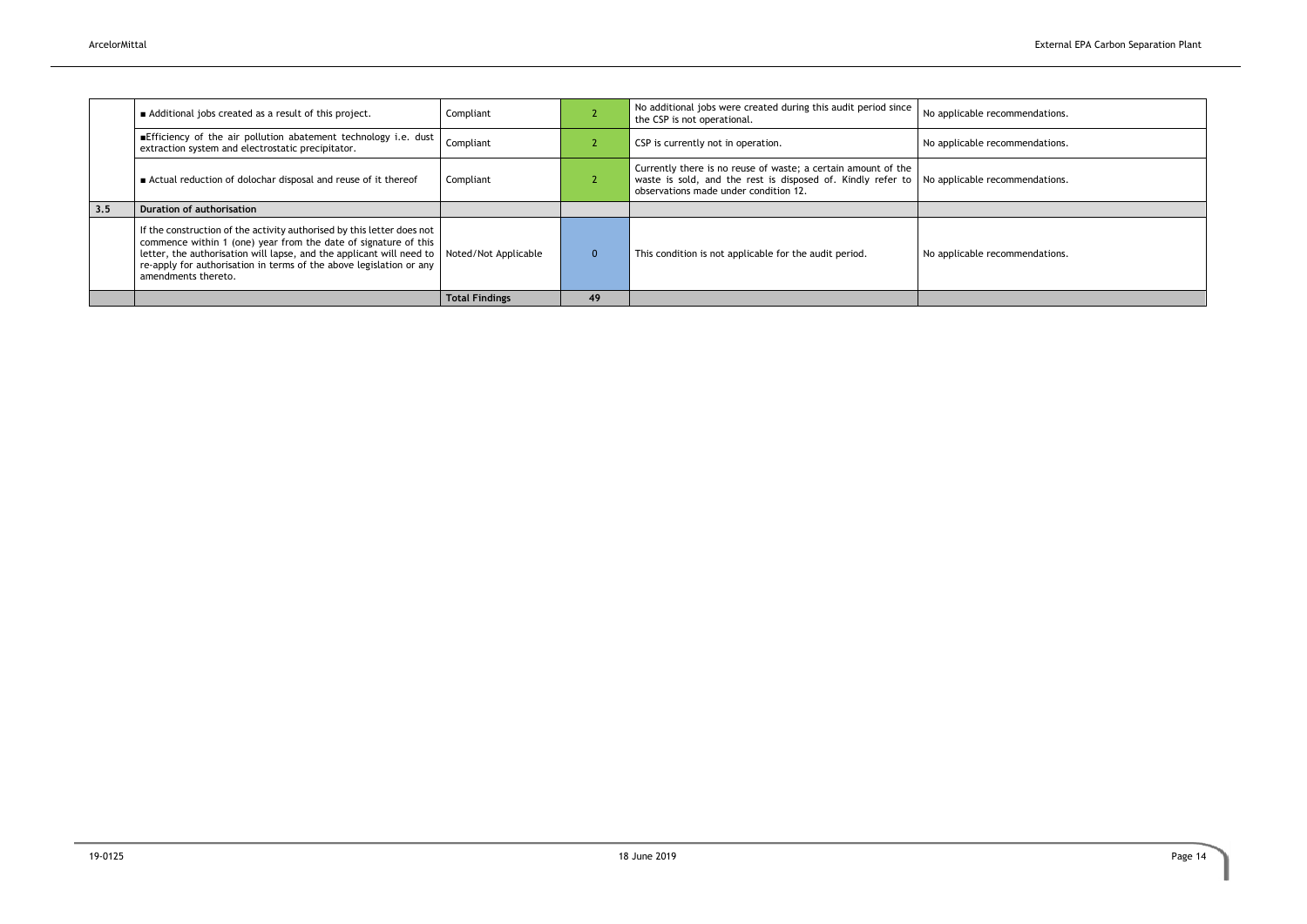# <span id="page-19-0"></span>**6 CONCLUSION AND RECOMMENDATIONS**

By conducting an EPA, ArcelorMittal recognises the importance of authorisation in regulating processes related to the project.

Currently the overall compliance with the Record of Decision (ROD) (GAUT 002/05-06/0510) is noteworthy. Overall there was zero (0) incident of minor non-compliance, zero (0) incidents of moderate non-compliance, and zero (0) incidents of major non-compliance observed for the audit period. ArcelorMittal is compliant with the relevant conditions of the ROD that apply to the current status of the project. There were no incidents of noncompliances observed. This is a verification that ArcelorMittal takes their compliance to the RoD seriously and the Auditor is satisfied that the conditions of the RoD are being complied with in full.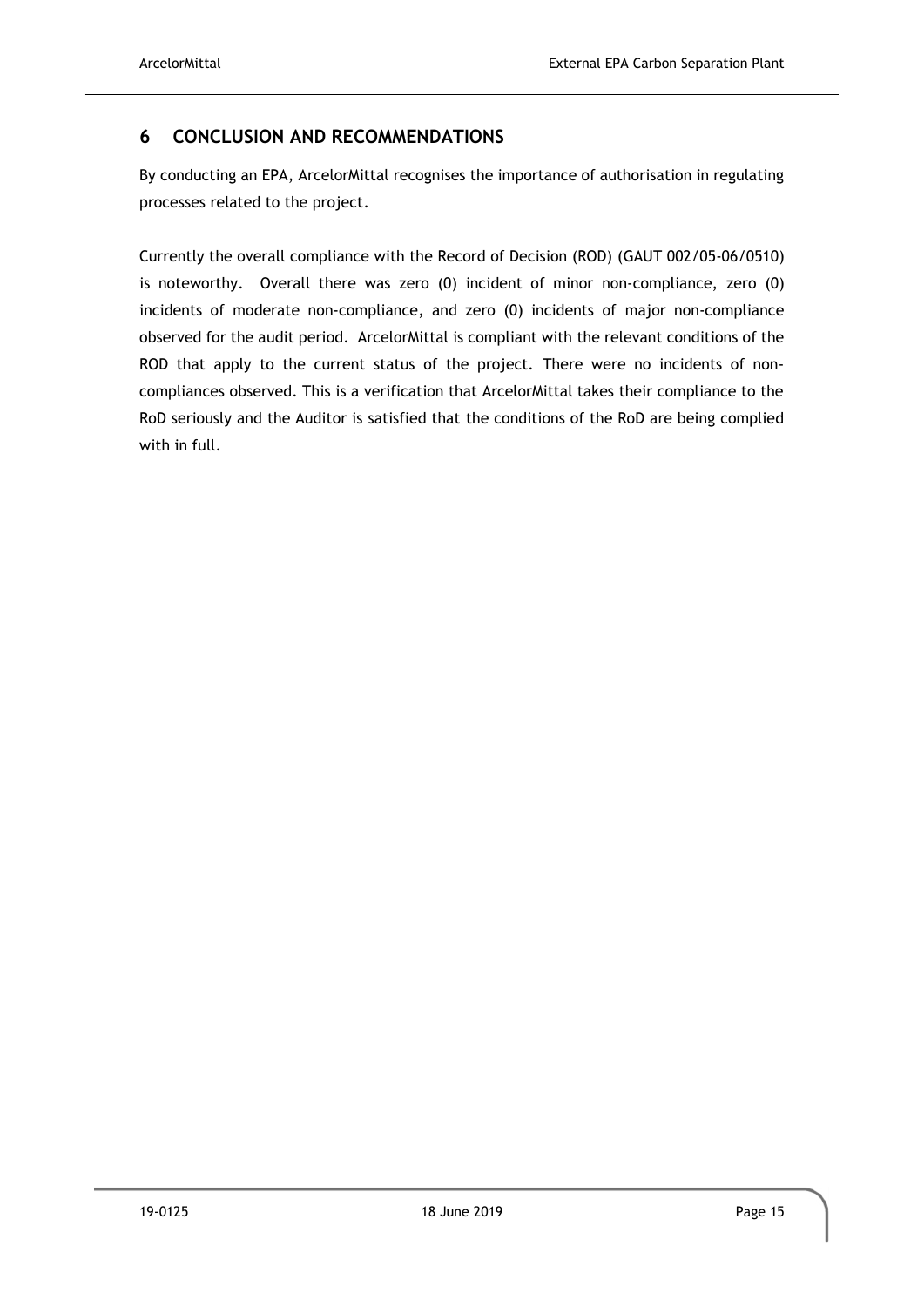<span id="page-20-0"></span>**APPENDIX A: DECLARATION OF AUDITOR INDEPENDENCE**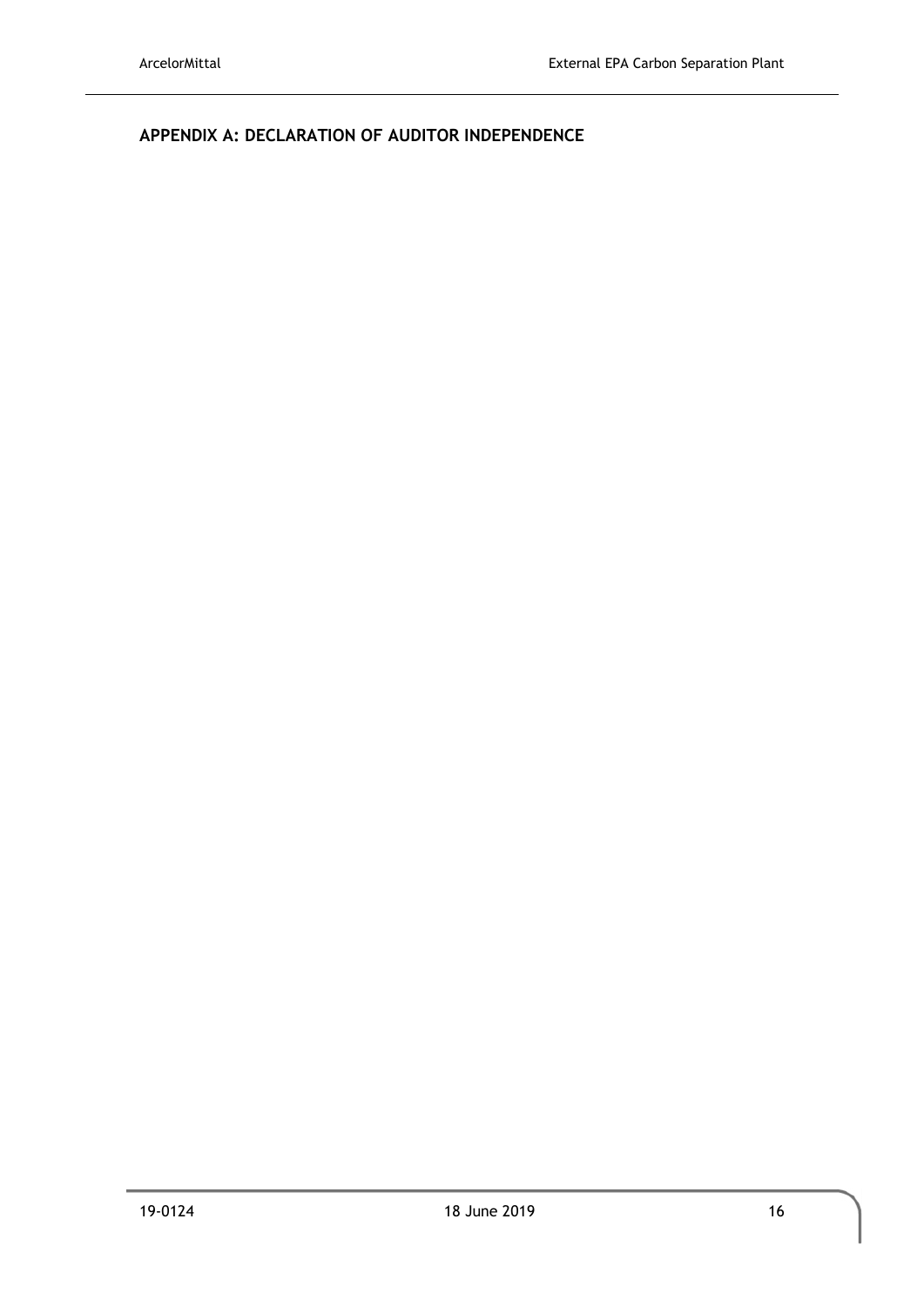#### I, **Fatima Matlou**, declare that:

- I act as the independent environmental auditor in this assessment;
- I will perform the work relating to the assessment in an objective manner, even if this results in views and findings that are not favourable to the authorisation holder;
- I declare that there are no circumstances that may compromise my objectivity in performing such work;
- I have expertise in conducting environmental auditing, including knowledge of the Act, Regulations and any guidelines that have relevance to the proposed activities;
- I will comply with the Act, Regulations and all other applicable legislation;
- I will take into account, to the extent possible, the matters listed in Regulation 34 of the Regulations when preparing this assessment and any report relating it;
- I have no, and will not engage in, conflicting interests in the undertaking of this assessment;
- I undertake to disclose to the holder and the competent authority all material information in my possession that reasonably has or may have the potential of influencing - any decision to be taken with respect to the application by the competent authority; and the objectivity of any report, plan or document to be prepared by myself for submission to the competent authority;
- I will ensure that information containing all relevant facts in respect of the assessment is distributed or made available to interested and affected parties and the public and that participation by interested and affected parties is facilitated in such a manner that all interested and affected parties will be provided with a reasonable opportunity to participate and to provide comments on documents that are produced to support the assessment;
- I will ensure that the comments of all interested and affected parties are considered and recorded in reports that are submitted to the competent authority in respect of the application, provided that comments that are made by interested and affected parties in respect of a final report that will be submitted to the competent authority may be attached to the report without further amendment to the report;
- I will provide the competent authority with access to all information at my disposal regarding the assessment, whether such information is favourable to the holder or not;
- All the particulars furnished by me in this form are true and correct;
- I will perform all other obligations as expected from an environmental auditor in terms of the Regulations; and
- I realise that a false declaration is an offence in terms of Regulation 48 of the Regulations and is punishable in terms of section 24F of the Act.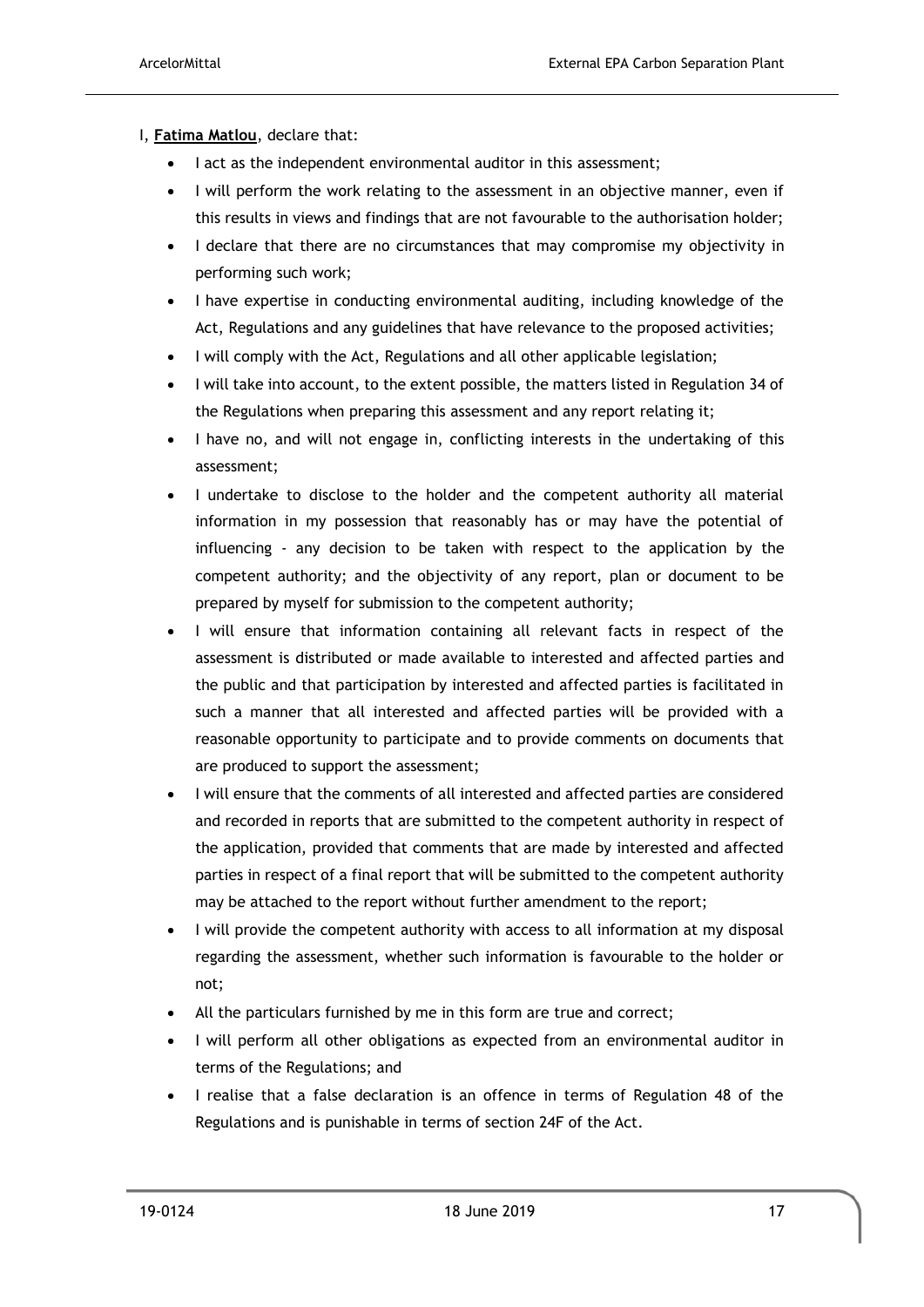#### Disclosure of Vested Interest

• I do not have and will not have any vested interest (either business, financial, personal or other) in the proposed activity proceeding other than remuneration for work performed in terms of the Environmental Impact Assessment Regulations, 2014.

XV

Signature of the environmental auditor

18 June 2019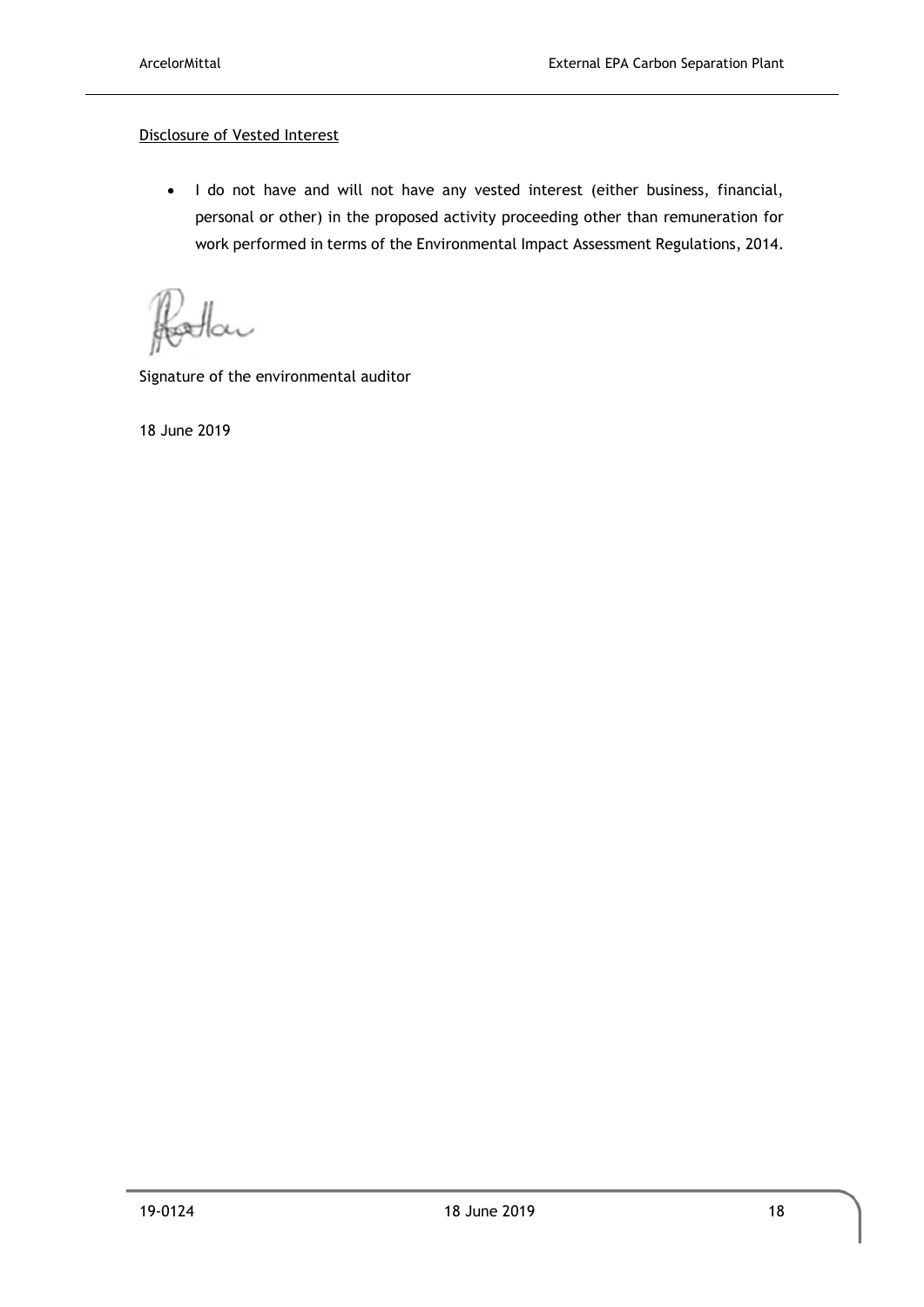# <span id="page-23-0"></span>**APPENDIX B: AIR QUALITY DISCHARGE**